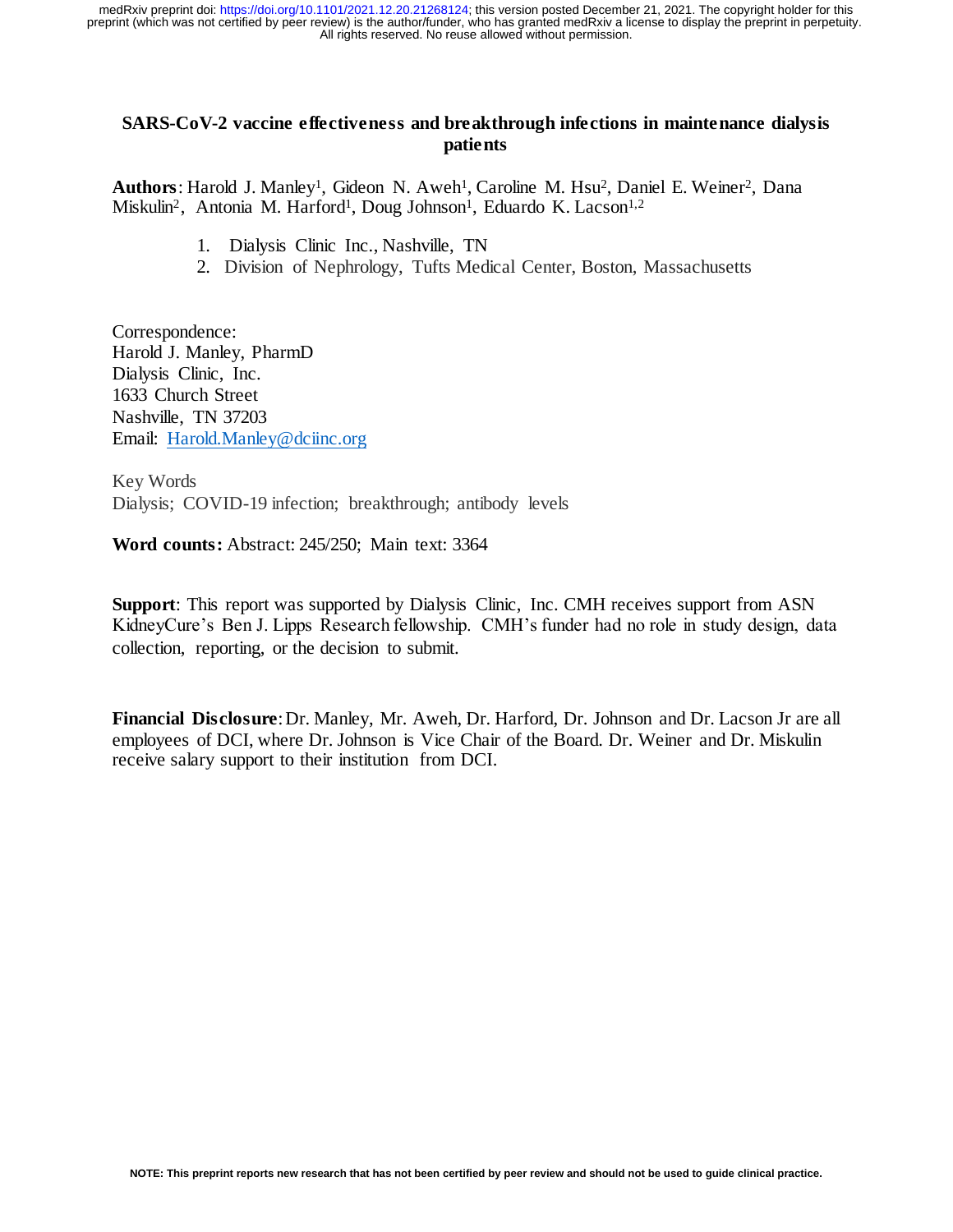# **Significance Statement:**

SARS-CoV-2 vaccine effectiveness and association between antibody levels and clinical outcomes in maintenance dialysis patients is not known. Between February 1 and October 2, 2021, vaccine effectiveness was 85% against COVID-19 infection and 81% against composite of COVID-related hospitalization or death. COVID-19 case rates and severe outcomes were higher during the Delta dominant period (June 27-October 2, 2021). Increasing time (weeks) since full vaccination status was associated with increased risk for COVID-19 related hospitalization or death. Anti-spike IgG level  $\geq$  7 had lower risk of a COVID-19 diagnosis and no COVID-related hospitalization or death. Our findings supports utilization of SARS-CoV-2 vaccination and suggests that monitoring SARS-CoV-2 antibody levels and administering additional vaccine doses to maintain adequate immunity will be beneficial.

# **Abstract**

**Background:** SARS-CoV-2 vaccine effectiveness during the Delta period and immunogenicity threshold associated with protection against COVID-19 related hospitalization or death in the dialysis population is unknown.

**Methods**: A retrospective, observational study assessed SARS-CoV-2 vaccine effectiveness and immunogenicity threshold in all adult maintenance dialysis patients without COVID-19 history treated between February 1 and October 2, 2021. All COVID-19 infections, composite of hospitalization or death following COVID-19 and available SARS-CoV-2 anti-spike immunoglobulin (Ig) G values were extracted from electronic medical record. COVID-19 cases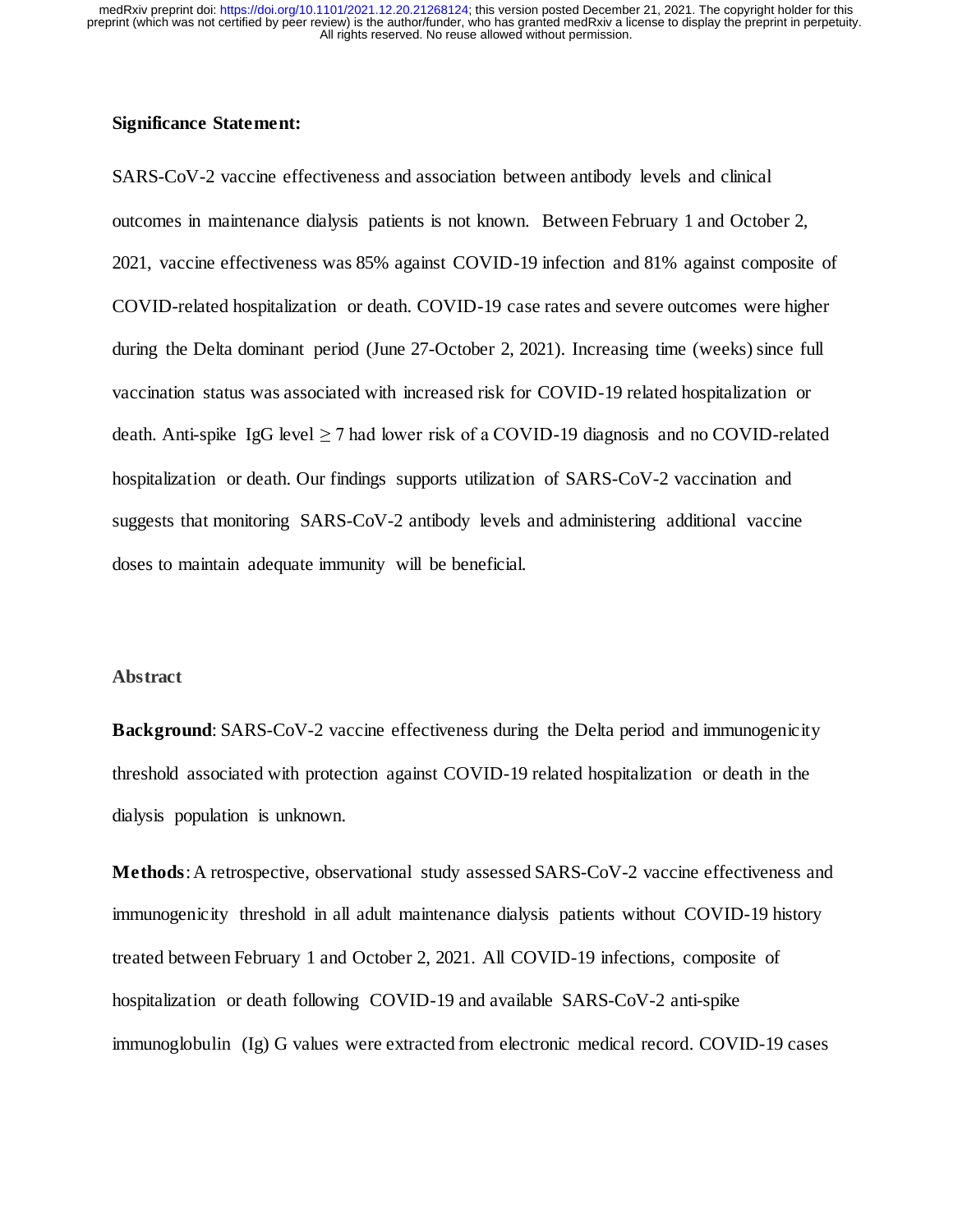per 10,000 days at risk and vaccine effectiveness during pre-Delta and Delta periods were determined.

**Results:** Of 15,718 patients receiving dialysis during the study period, 11,191 (71%) were fully vaccinated, 733 (5%) were partially vaccinated and 3,794 (24%) were unvaccinated. 967 COVID-19 were cases identified: 511 (53%) occurred in unvaccinated patients and 579 (60%) occurred during the Delta period. COVID-19 related hospitalization or death was less likely among vaccinated versus unvaccinated patients for all vaccines (adjusted HR 0.19 [0.12, 0.30]) and for BNT162b2/Pfizer, mRNA-1273/Moderna, and Ad26.COV2.S/Janssen (adjusted HR=0.25 [0.16, 0.40], 0.14 [0.08, 0.22], and 0.34 [0.17, 0.68] respectively). Among those with anti-spike IgG levels, those with IgG level  $\geq$  7 had significantly lower risk of a COVID-19 diagnosis (HR=0.25 [0.15, 0.42]) and none experienced a COVID-related hospitalization or death.

**Conclusions**: Among maintenance dialysis patients, SARS-CoV-2 vaccination was associated with a lower risk of COVID-19 diagnosis and associated hospitalization or death. Among vaccinated patients, low anti-spike IgG level is associated with worse COVID-19 related outcomes.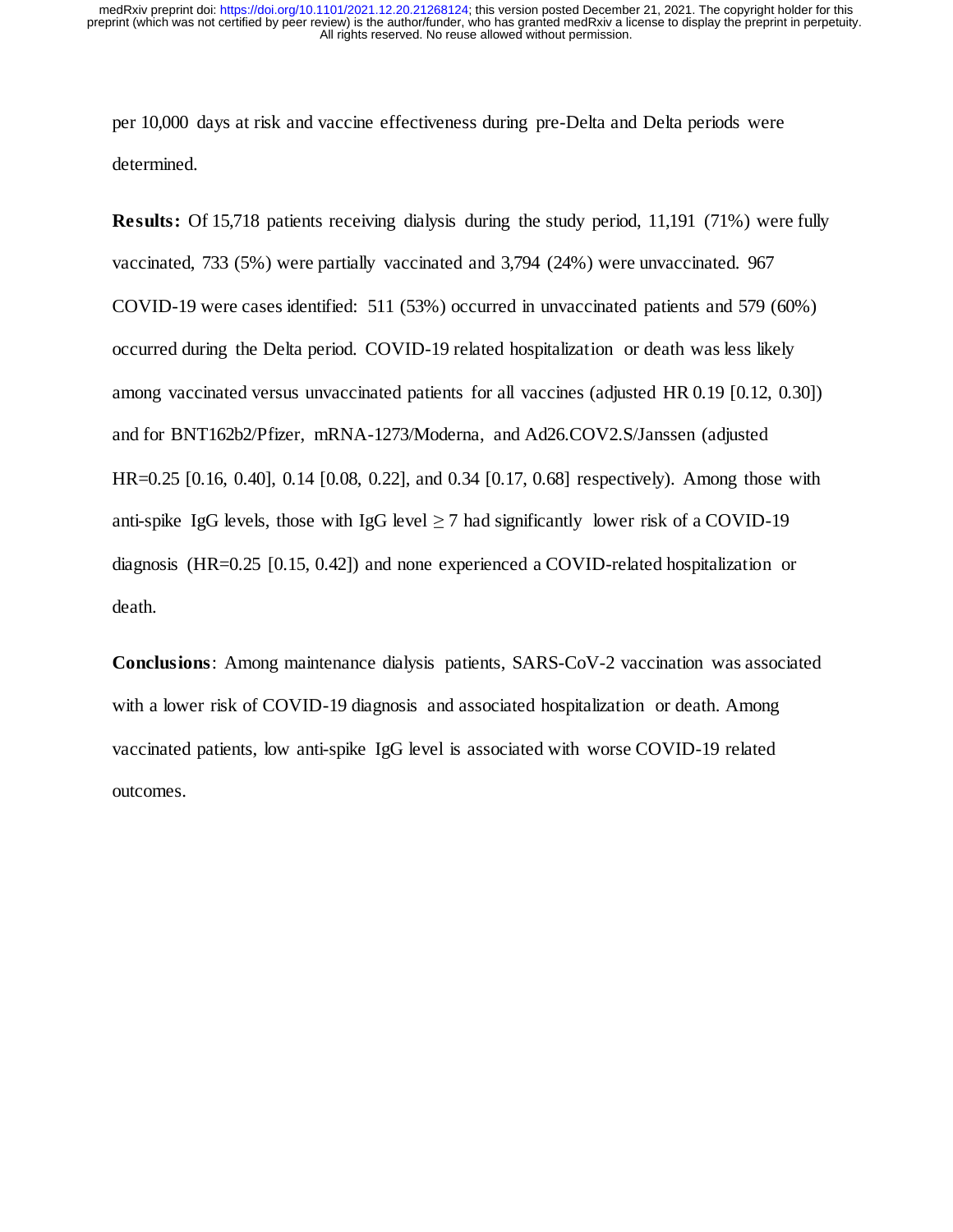## **Introduction**

Maintenance dialysis patients experience significant COVID-19–associated morbidity and mortality.<sup>1, 2</sup> Vaccines are an effective tool for combatting COVID-19, both in the general population and, likely, among patients dependent on maintenance dialysis, and studies indicate that two doses of a SARS-CoV-2 mRNA vaccine elicit a seroresponse in most (>90%) maintenance dialysis patients, albeit with lower levels than in the general population.<sup>3-5</sup>

Since June 26, 2021, the Delta variant has become the dominant SARS-CoV-2 strain in the United States.<sup>6</sup> In addition to increased virulence, the increased breakthrough rate in fully vaccinated patients during the Delta variant dominant period is also likely due to waning antibody concentrations. In the general population, Tartof et al reported a decrease of protection offered by the BNT162b2/Pfizer vaccine from 93% at baseline to 53% after at least 4 months.<sup>7</sup> We previously reported that 10-15% of dialysis patients did not respond to two doses of an mRNA vaccine; additionally, among initial responders to vaccine, more than half experience waning immunity by 4-6 months, particularly those whose initial response was lesser.<sup>5, 8</sup>

The impact of lesser initial vaccine response and subsequent waning antibody levels on clinical outcomes among maintenance dialysis patients is not known. Additionally, the impact of the Delta variant on vaccine effectiveness in this population is unknown. Accordingly, we describe the incidence of COVID-19 diagnoses and COVID-19 related hospitalization or death among unvaccinated, partially vaccinated and fully vaccinated adult dialysis patients treated by a national dialysis provider within the US between February 1 and October 2, 2021, evaluating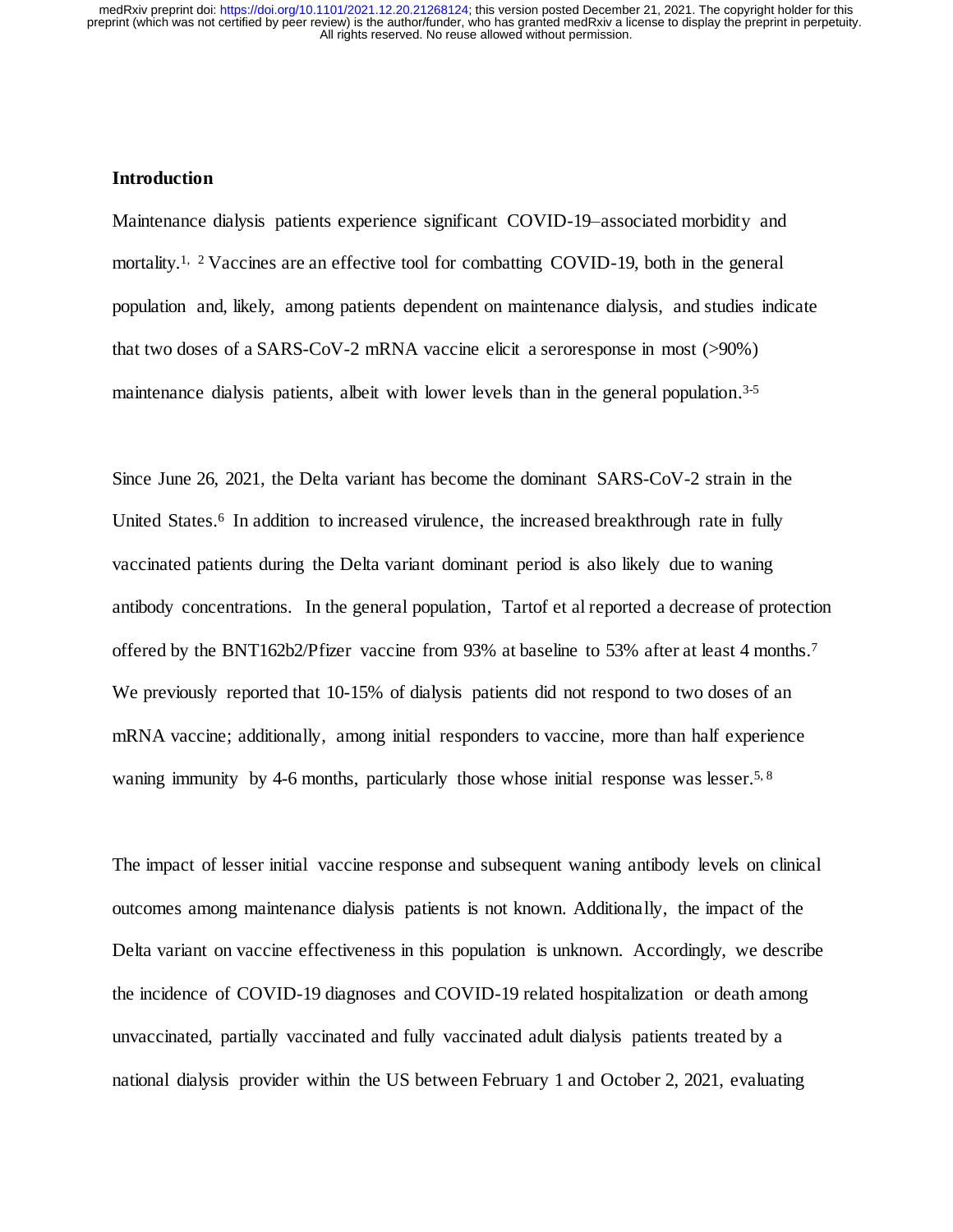both the pre-Delta and Delta dominant periods. Additionally, among the subset of vaccinated patients with available SARS-CoV-2 vaccine immunoglobulin G spike antibody (anti-spike IgG) titers who were diagnosed with 'breakthrough' COVID-19, we explore the association between antibody levels and clinical outcomes.

# **Methods**

#### Study Population

Dialysis Clinic, Incorporated (DCI) is the largest non-profit provider of kidney care and dialysis care in the United States, operating 260 outpatient dialysis clinics in 29 states, 20 chronic kidney disease clinics in 5 states, and 3 organ procurement organizations in 3 states. All adult (age  $\geq$ 18 years) maintenance dialysis patients treated between February 1 and October 02, 2021 in DCI clinics contributed time-at-risk, excluding patients with known COVID-19 diagnosis prior to February 1, 2021, transient patients (e.g. visiting from a non-DCI clinic) and/or patients treated for acute kidney injury who were not certified as end-stage renal disease (ESRD).

# Screening for COVID-19

All maintenance dialysis patients treated at DCI outpatient facilities, including home dialysis and in-center dialysis patients, are screened at each clinic encounter for COVID-19 symptoms and any known exposure to infected person(s). These symptoms include fever  $(\geq 100 \text{ degrees})$ , sore throat, new or worsening cough or shortness of breath, and loss of taste or smell. The vast majority of maintenance dialysis patients (>85%) are treated by in-center dialysis and are screened before each treatment, most often thrice weekly, while home dialysis patients typically are screened once or twice each month during visits to the dialysis facility. Any patient who screens positive is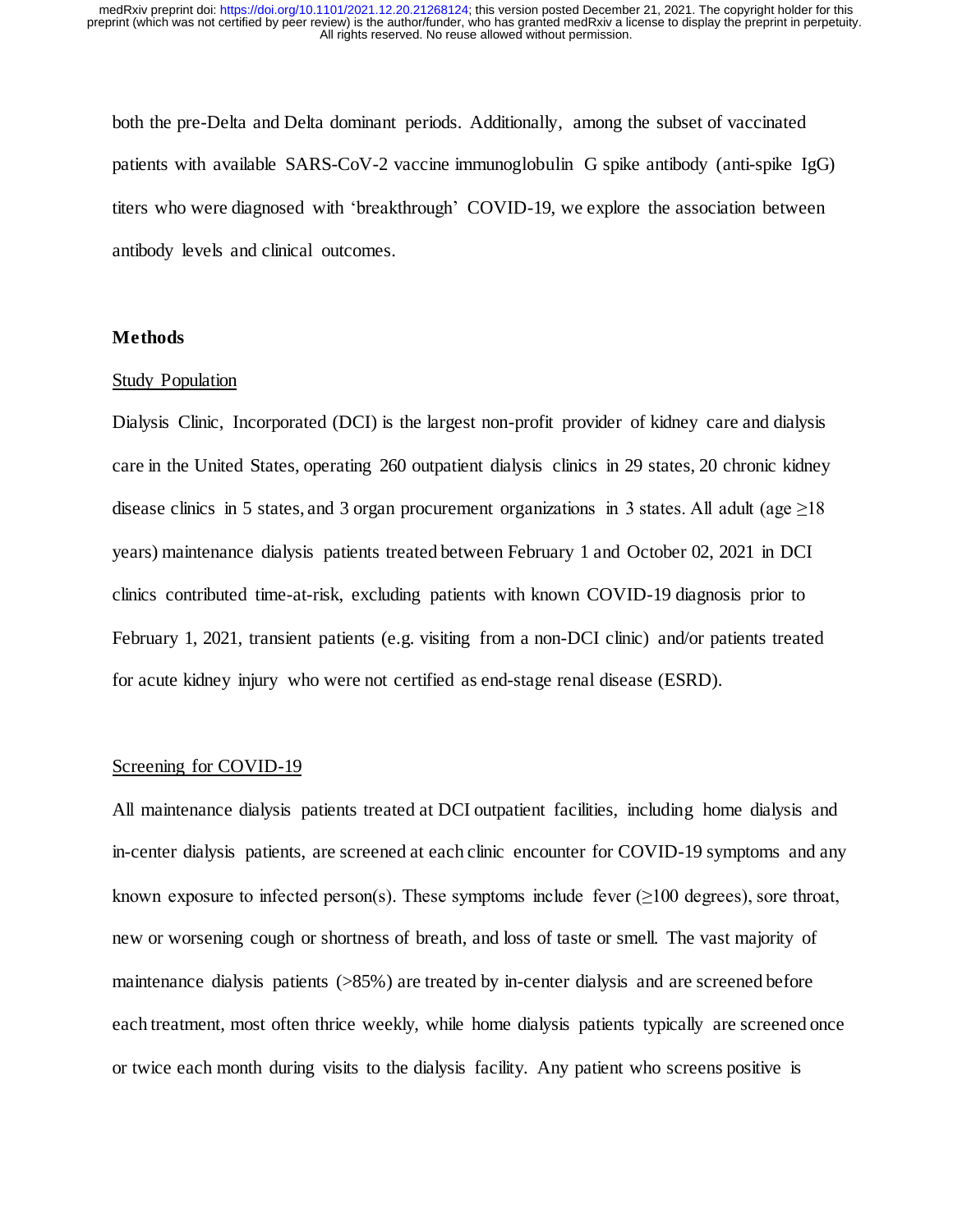classified as a "Patient Under Investigation" and is tested for SARS-CoV-2 either locally or through the DCI laboratory. Most dialysis patients have multiple comorbid illnesses and have frequent contact with the healthcare system where they are tested even when asymptomatic. Similarly, many patients who are residents of congregate home settings, such as nursing homes, are frequently screened and tested as well. The diagnosis of COVID-19 is entered into DCI's electronic health record (EHR), often based on a report of a positive SARS-CoV-2 test result, which if performed via the DCI laboratory, utilizes a reverse transcriptase–polymerase chain reaction (RT-PCR) Cobas SARS-CoV-2 Assay [Roche Diagnostics].

#### SARS-CoV-2 Antibody Testing

The DCI central laboratory assesses serum anti-spike IgG antibody against the receptor binding domain of the S1 subunit of SARS-CoV-2 spike antigen using a US-FDA-EUA-approved chemiluminescent assay (ADVIA Centaur® XP/XPT COV2G). This semi-quantitative assay has a range between 0 and  $\geq$ 20. The manufacturer defined threshold for a minimum antibody detection level is  $\geq$ 1.<sup>9</sup> This test is available for physicians to order either one time or as part of a clinical testing protocol, but is not measured in all maintenance dialysis patients routinely, per present CDC guidelines.10 The clinical testing protocol follows monthly anti-spike IgG titers using residual blood from routine monthly lab draws until the level is <1 for two consecutive months or for up to 12 consecutive months.

#### **Outcomes**

New COVID-19 diagnoses were documented based on screening as described above, or from contacts with other healthcare settings, such as hospitals and emergency department visits or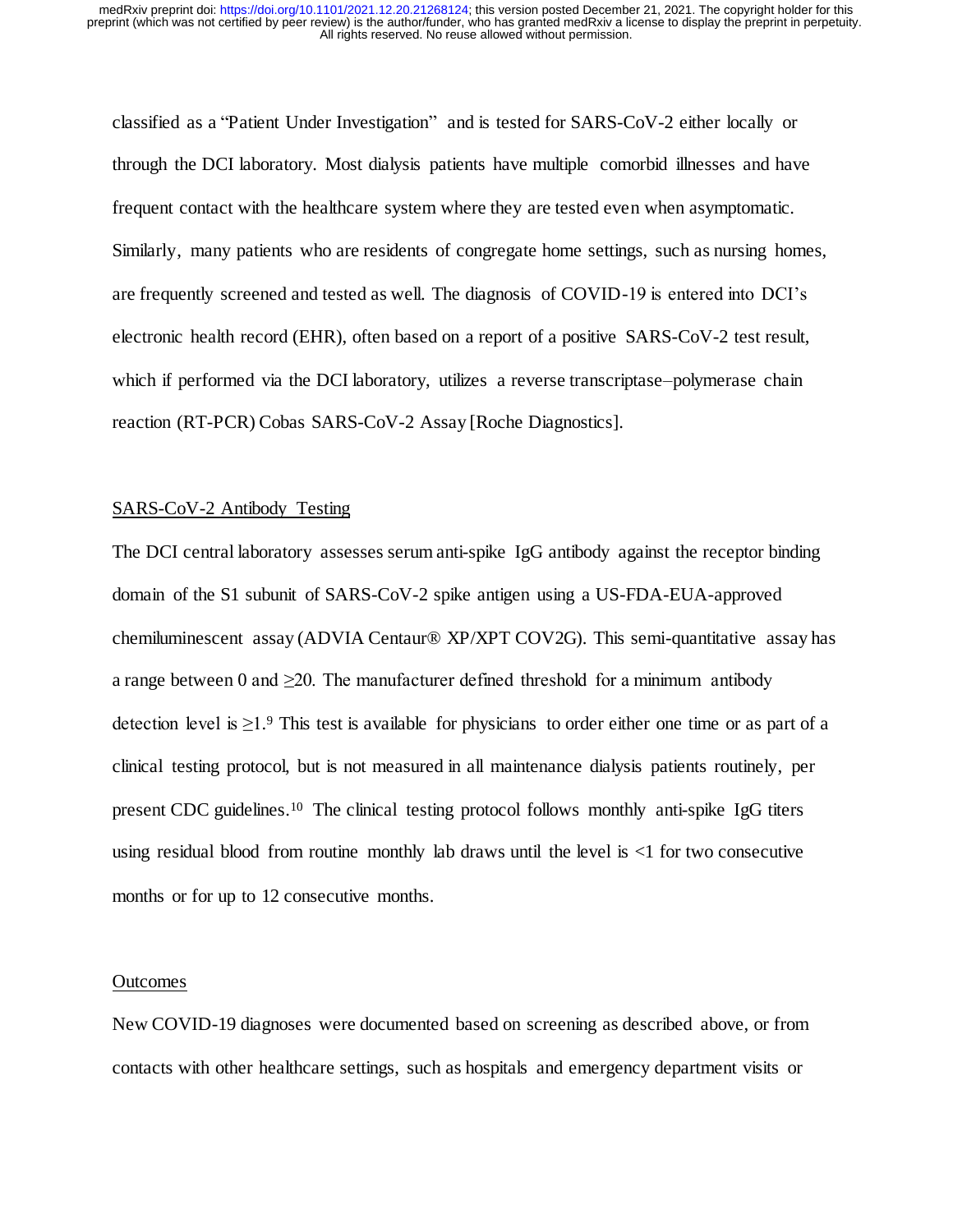clinic visits. All new COVID-19 diagnoses that occurred during the study period were each assigned to the appropriate vaccination status. For all breakthrough cases, defined as a COVID-19 diagnosis in a patient deemed fully vaccinated, the clinic was contacted to verify the reason why the patient was tested for SARS-CoV-2: for exposure to a known COVID-19 infected person or for symptoms/signs consistent with COVID-19 or as required by a non-dialysis clinic/hospital protocol prior to providing a COVID-unrelated service/procedure (e.g. vascular access surgery) or as part of protocolized screening (e.g. nursing home). COVID-19 related hospitalizations or deaths were defined by documented primary diagnosis for the episode of care as COVID-19 (ICD-10 code U01.7).

COVID-19 cases, hospitalizations and deaths were identified throughout the study period, and further subdivided into pre-COVID-19 delta variant (February 1, 2021 - June 25, 2021) and COVID-19 delta variant dominant periods (June 26, 2021 - October 02, 2021). The end of the follow up period to identify any patient diagnosed with COVID-19 on October 2, 2021 or earlier as having a COVID-19 related hospitalization or death within 30 days of diagnosis was November 02, 2021.

### Data Extraction and Analysis

All patient demographic and clinical variables used in this analyses were retrospectively obtained from the DCI EHR. These variables include: SARS-CoV-2 vaccine name and dates administered, age, sex, race (Black, White, Native American, Asian/Pacific Islander, Other/Unknown), ethnicity (Hispanic or Non-Hispanic), US state and county of residence, congregate living status (e.g., nursing home, long term care facility), modality (in-center hemodialysis, home hemodialysis,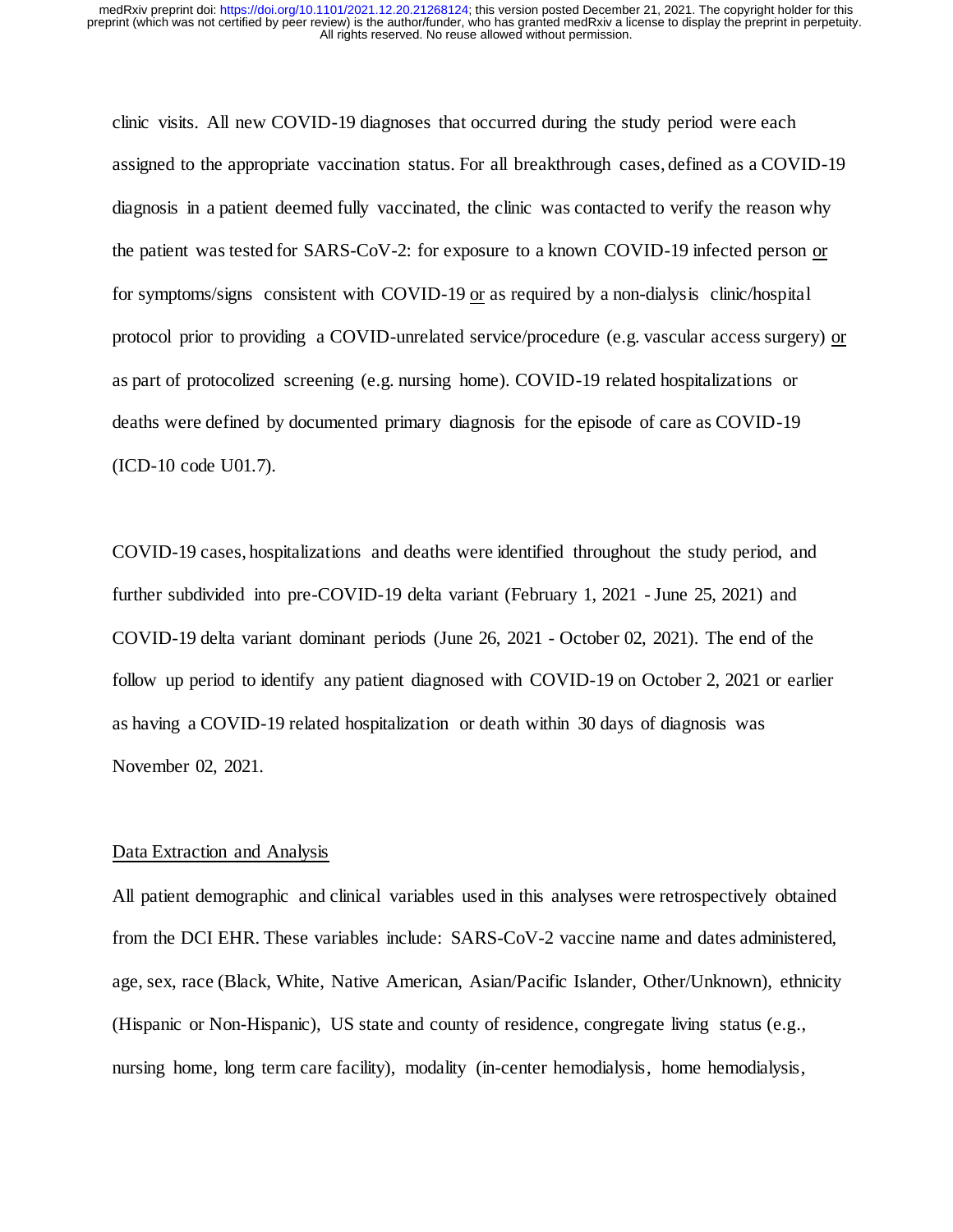peritoneal dialysis), date of ESRD, body mass index, dialysis dose delivered (Kt/V), serum albumin, hepatitis B surface antibody, immunosuppression (immune-modulating medications, prior transplant, immunodeficiency disorder), substance abuse disorder (tobacco, alcohol or drug), and other comorbid conditions. For this study, any SARS-CoV-2 infection occurring more than 14 days after completing SARS-CoV-2 vaccination was deemed a breakthrough COVID-19 case even if asymptomatic. Data integrity checks for COVID-19 documentation are performed weekly. These include comparing consistency of all available concurrent documentation, including: *de novo* ICD-10 COVID-19 diagnoses within the problem list, Patient Under Investigation status during symptom screening every visit, new COVID-19 diagnosis screening indicator during every visit, as well as any lab report indicating a positive test for SARS-CoV-2. Inconsistencies detected are referred to corporate nurses who directly communicate with individual clinic staff for resolution.

# Exposure and Time at Risk

Each eligible patient who received treatment for at least one day during the study period contributed days-at-risk. Patients could move from being unvaccinated (defined by the CDC to include the period extending up to 13 days after the first vaccine dose)<sup>3</sup> to partially vaccinated (for mRNA vaccines only; defined by the CDC as the period starting 14 days after the first mRNA vaccine dose up to 13 days after the 2<sup>nd</sup> mRNA vaccine dose) to fully vaccinated ( $\geq$ 14 days after completing the manufacturer recommended final dose). Patients could contribute days-at-risk for each applicable category as long as they remained SARS-CoV-2 uninfected.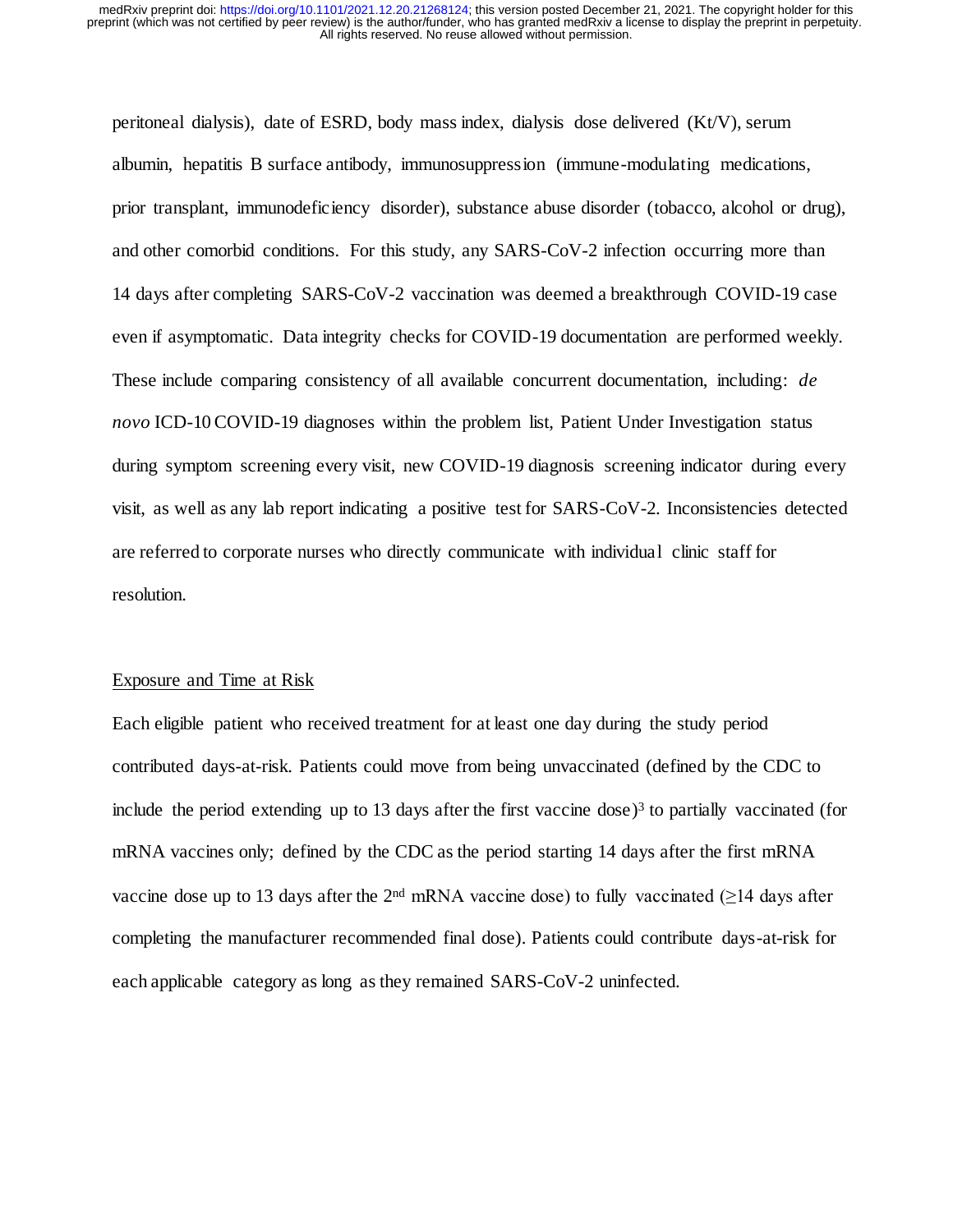Case rates per 10,000 days at-risk and the composite outcome of COVID-related hospitalization or death for each vaccine status, and, in additional analyses among those fully vaccinated, for each vaccine type, were compared using a time dependent Cox proportional hazard models with unvaccinated patients as the reference group. The statistical model was subsequently adjusted for all baseline patient characteristics that differed at baseline among vaccination status within each time period (**Table 1**). Each patient's state and county of residence was also used to adjust for geotemporal variability in the intensity of the epidemic and likelihood to follow mask wearing, social distancing and vaccine recommendations by incorporating daily county-level COVID-19 case rates and the percentage of Biden voters during 2020 US Presidential election, respectively.<sup>11-13</sup> Vaccine effectiveness and 95% CIs were calculated using the following:  $(1 -$ HR) x 100.<sup>14</sup> We also determined case rates and vaccine effectiveness in a subset of patients vaccinated during the Delta variant dominant period.

Among patients with breakthrough COVID-19 diagnoses, we evaluated the subset with available anti-spike IgG titer results prior to the COVID-19 diagnosis. Results subsequently were deidentified and aggregated, and the association between the most proximate anti-spike IgG titer result and clinical outcomes was evaluated descriptively. Case rates per 10,000 days and adjusted hazard ratios for COVID-19 infection and composite for COVID-related hospitalization or death were calculated for anti-spike IgG values <1 (versus  $\geq$ 1), < 2 (versus  $\geq$ 2), <7 (versus  $\geq$ 7) and <10 (versus  $\geq$ 10). We selected the various cut-points to compare outcomes in those with undetectable levels of  $\lt 1$  (reported by assay manufacturer) or  $\lt 2$  (internal DCI laboratory validation), at assay threshold one index value above where COVID-related hospitalization or death not reported (anti-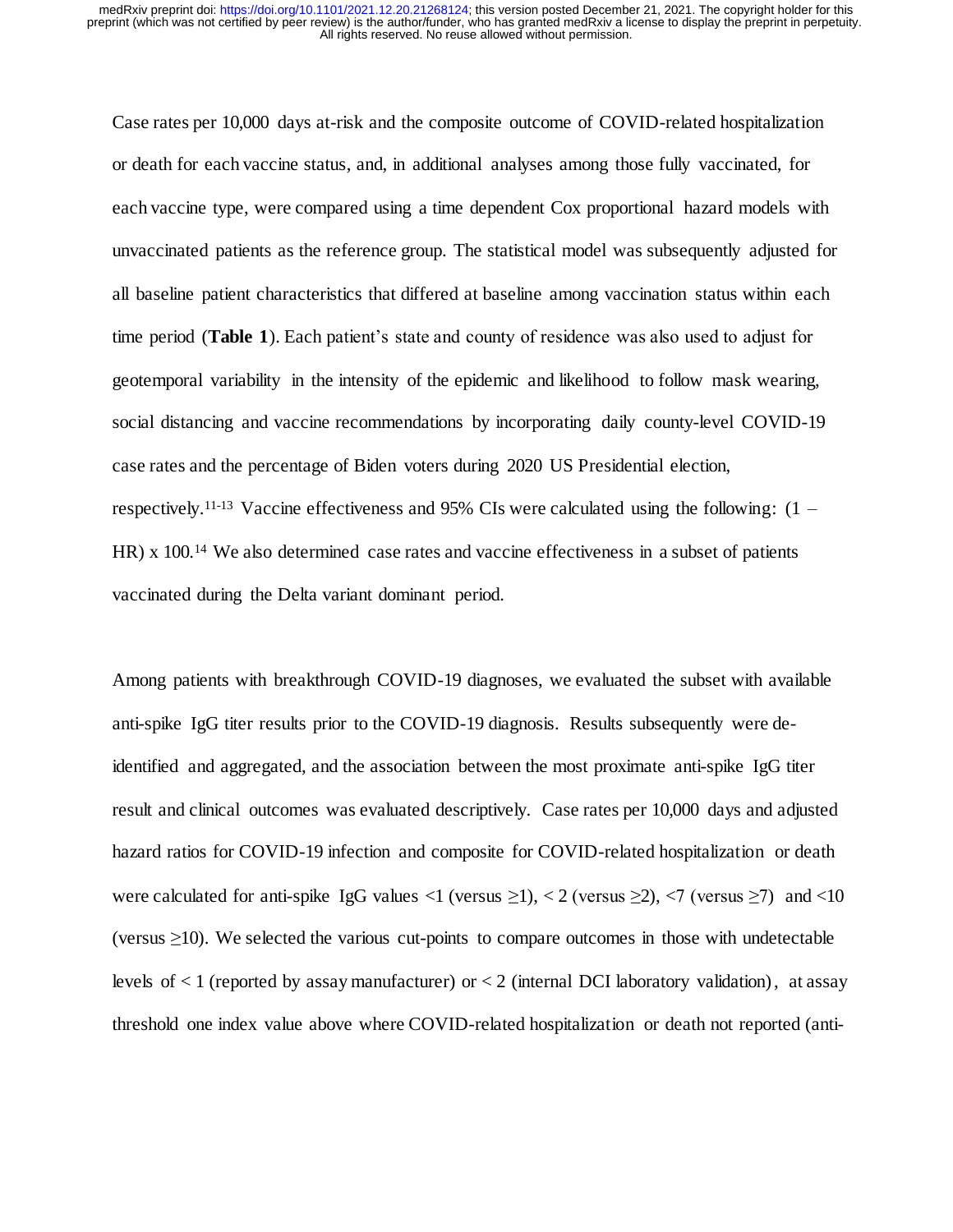spike IgG value  $\geq$ 7) and assay level recently reported as having higher odds for breakthrough infection (anti-spike  $I gG < 10$ ).<sup>15</sup>

This study was reviewed and approved by the WCG IRB Work Order 1-1456342-1. Statistical analyses were performed using SAS v9.4.

# **Results**

Among 15,718 maintenance dialysis patients at DCI facilities during the study period, 11,191 (71%) were fully vaccinated by October 2, 2021, 6,156 (55%) with mRNA-1273/Moderna, 4,490 (40%) with BNT162b2/Pfizer, and 545 (5%) with Ad26.COV2.S/Janssen). An additional 733 (5%) patients were partially vaccinated, 426 (58%) with mRNA-1273/Moderna and 307 (42%) with BNT162b2/Pfizer, while 3,794 (24%) were unvaccinated. Patients mean age (years) and vintage (months) were  $63\pm15$  years old and  $45 \pm 56$  months, respectively. Majority (87%) patients were receiving in-center hemodialysis, 59% had diabetes and 20% were considered immunocompromised (**Table 1**).

#### Vaccination status and Vaccine Effectiveness against COVID-19 infection.

There were 967 documented COVID-19 cases, with 511 (53%) occurring in unvaccinated patients and 579 (60%) occurring during the Delta dominant period. COVID-19 rates per 10,000 patient days and vaccine effectiveness for each time period between February 1 and October 2, 2021 are shown in **Table 2**. There were 362 (37%) cases that occurred among those considered fully vaccinated, with most of these breakthrough cases (n=335; 93%) occurring during the Delta dominant period; 92 (25%) of patients with breakthrough cases met CDC criteria for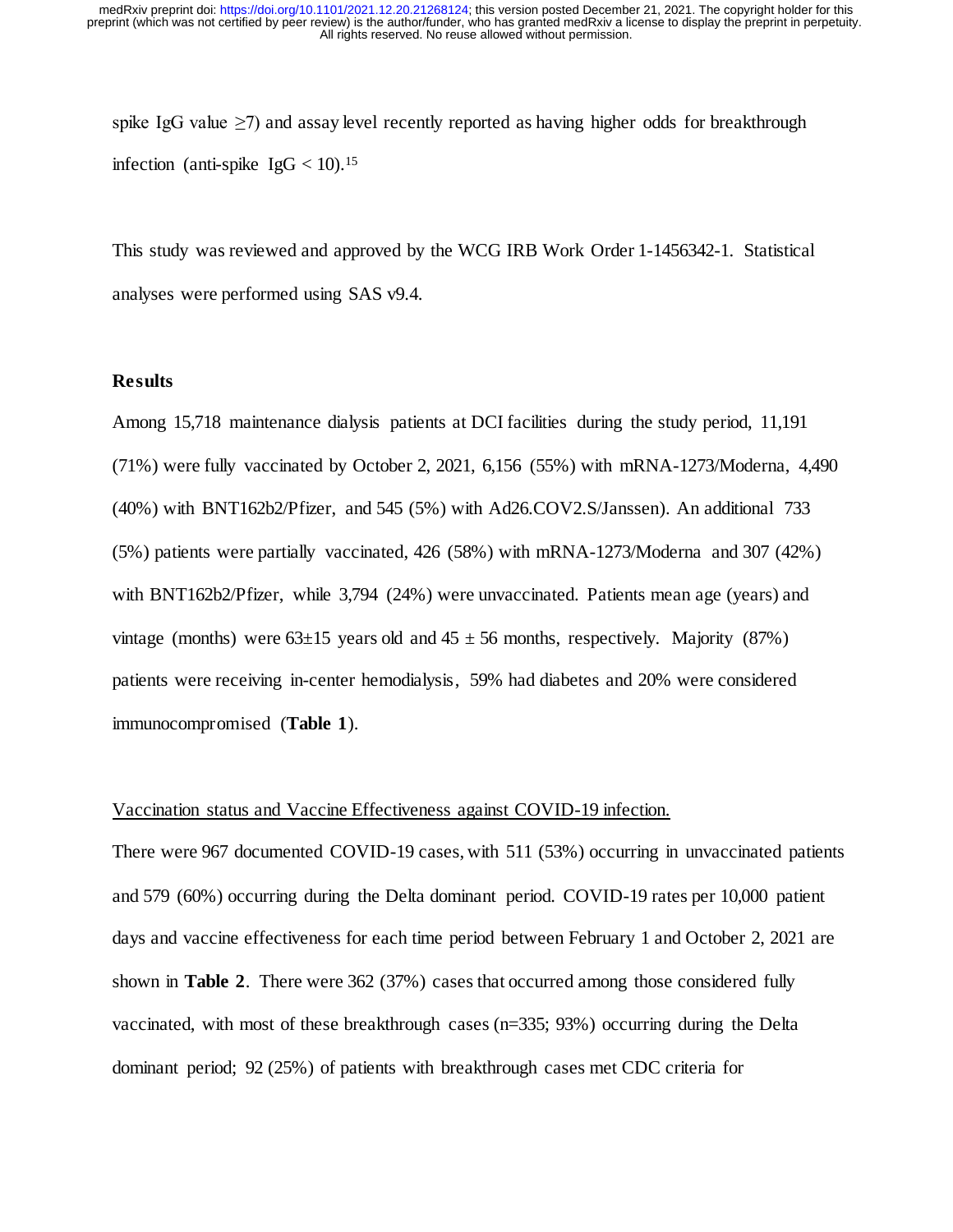immunosuppressed. The median (IQR) time from being considered fully vaccinated to COVID-19 diagnosis was 133 (105 -156) days (**Fig S1 Panel A**). There was no difference in median days to breakthrough infection among vaccines: mRNA-1273/Moderna 137 (110, 158) days; BNT162b2/Pfizer 131 (102, 158) days; Ad26.COV2.S/Janssen 129 (100, 145) days; p=0.58 (**Figure S1 Panel B**).

Over the entire study period and compared to unvaccinated patients, the COVID-19 case rate was significantly lower in fully vaccinated than in unvaccinated patients: 2.0 vs 3.8 per 10,000 patient days [adjusted HR 0.15 (0.11, 0.20)](**Table 2**). Vaccine effectiveness was 85% overall, with mRNA-1273/Moderna vaccine having highest vaccine effectiveness at 88%followed by BNT162b2/Pfizer at 83% and Ad26.COV2.S/Janssen at 73%. COVID-19 case rates and vaccine effectiveness during the pre-Delta and Delta variant periods were markedly different. Among all vaccination status groups, COVID-19 case rates increased and vaccine effectiveness against infection decreased during the Delta period. Nonetheless, patients fully vaccinated had lower COVID-19 case rates (3.5 vs. 8.0 per 10,000 patient days [adjusted HR 0.22 (0.16, 0.30)]) and 78% vaccine effectiveness compared to unvaccinated patients during the Delta dominant period, with mRNA-1273/Moderna vaccine had highest vaccine effectiveness of 83%. In the subset analysis of patients vaccinated during the Delta variant dominant period, compared to unvaccinated patients, those fully vaccinated with mRNA-1273/Moderna experienced lowest case rate per 10,000 patient days and highest vaccine effectiveness against COVID-19 infection. (**Table S1**)

Vaccination status and Vaccine Effectiveness against COVID-19 related hospitalization or death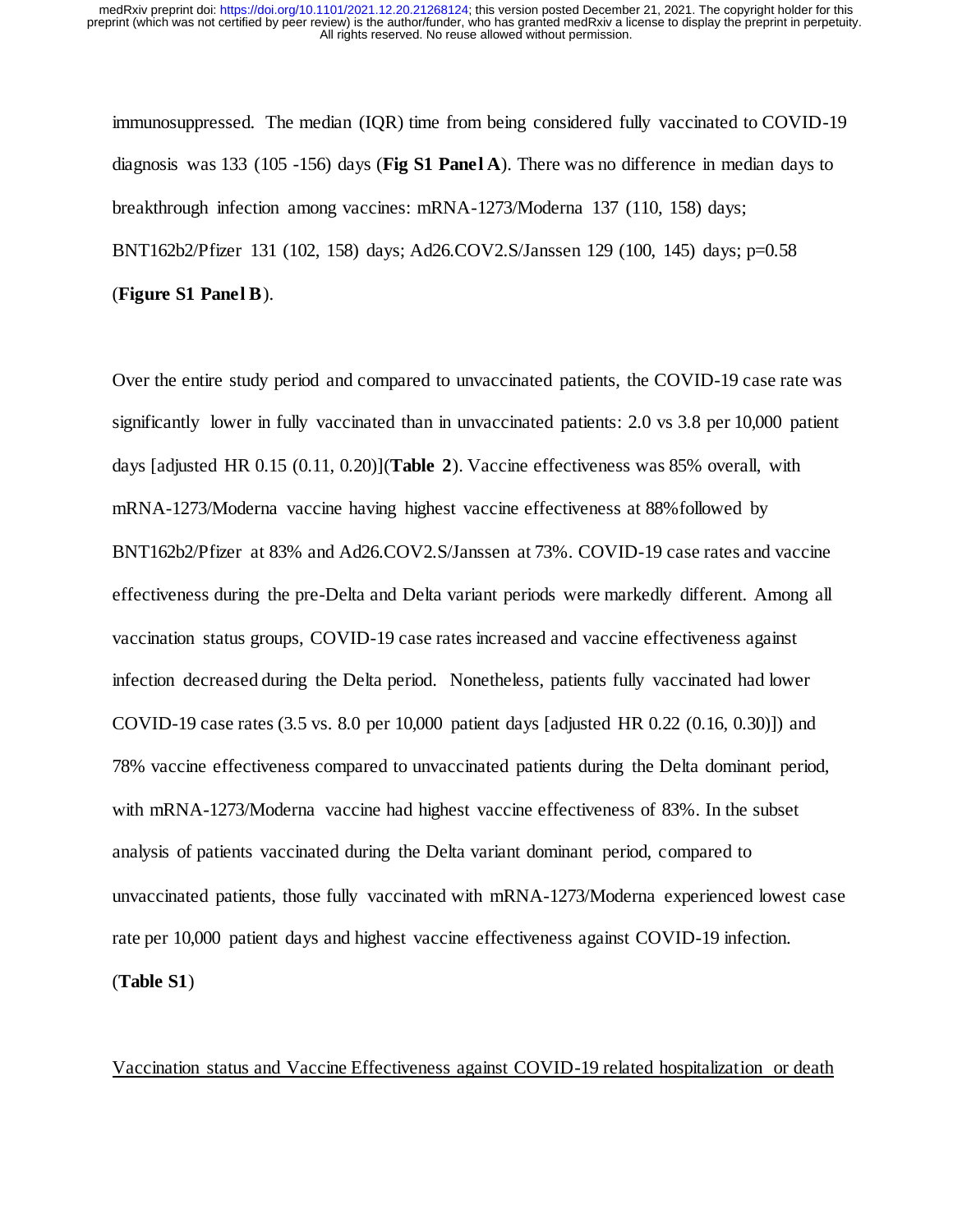There were 361 COVID-19 related hospitalizations/deaths during the study period: 188 (52%) among unvaccinated, 41 (11%) among partially vaccinated, and 132 (37%) among fully vaccinated patients (**Table 3**). There were 24 COVID-19 related deaths (mRNA-1273/Moderna N=8; BNT162b2/Pfizer N=14; A26.COV2.S/Janssen N=2), with 19 (79%) occurring while hospitalized and 5 (21%) occurring while patient was at home. Nine (38%) patients having COVID-related death were considered immunocompromised. During the overall study period, the incidence of COVID-19 related hospitalization/death, was 1.35 per 10,000 patient days among unvaccinated and 0.43 per 10,000 patient-days among vaccinated patients [adjusted hazard ratio 0.19 (0.12, 0.30)]. For fully vaccinated patients the vaccine effectiveness was 81% overall (83% with mRNA-1273/Moderna, 75% with BNT162b2/Pfizer and 66% with A26.COV2.S/Janssen vaccine). (**Table 3**).

Among all vaccination status groups, both COVID-19 case rates and vaccine effectiveness against COVID-19 related hospitalization/death worsened during the Delta period. In the model comparing unvaccinated, partially vaccinated and fully vaccinated patients, fully vaccinated patients had lowest case rate per 10,000 patient days and adjusted HR for COVID-19 infection and related hospitalization/death in both pre-Delta and Delta dominant periods. In the model comparing unvaccinated, partially vaccinated and each vaccine, patients fully vaccinated with mRNA-1273/Moderna experienced lowest case rate per 10,000 patient days and highest vaccine effectiveness against COVID-19 related hospitalization/death in both pre-Delta and Delta variant dominant periods.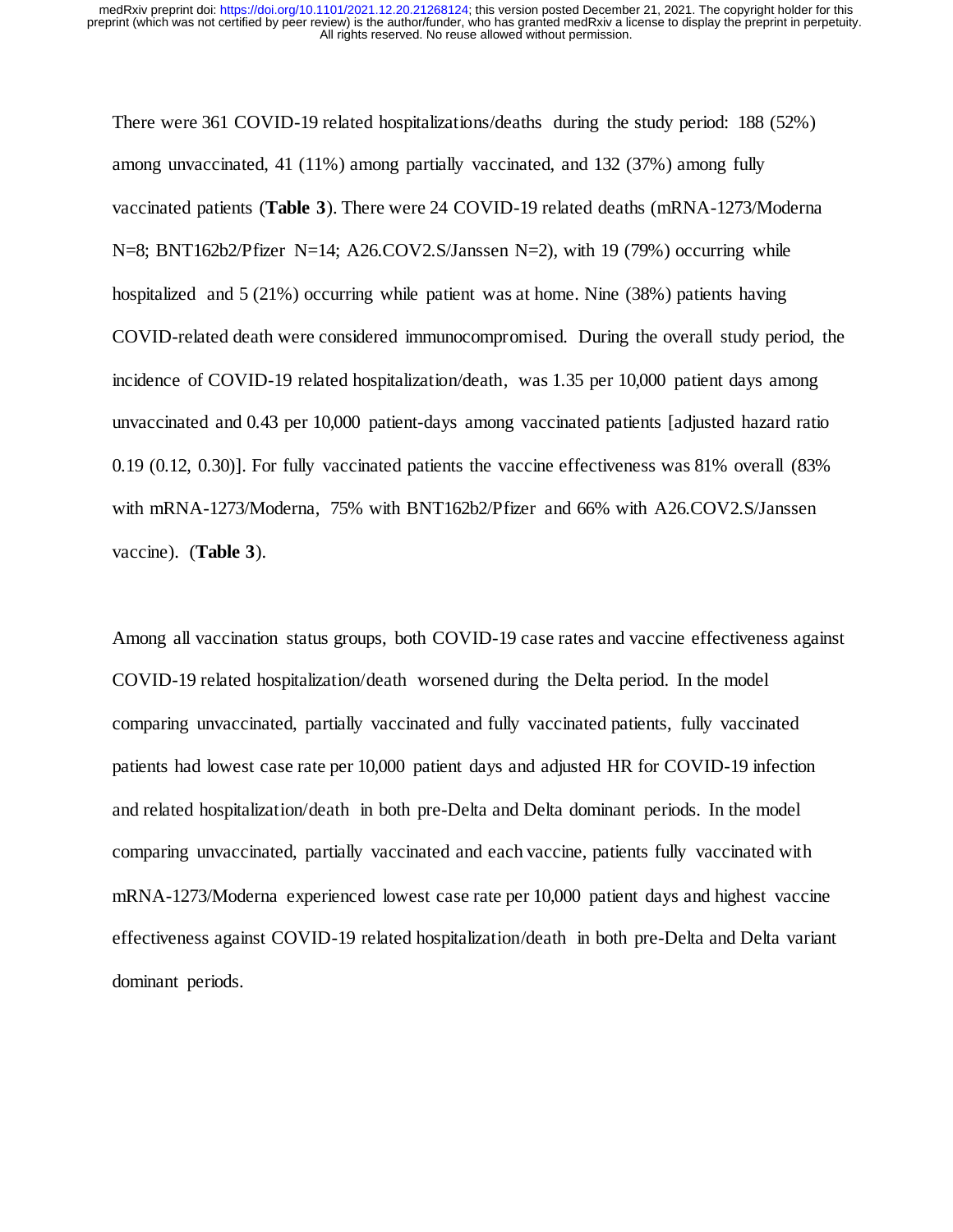In the pre-Delta period, factors associated lower risk of COVID-19 related hospitalization or death included being vaccinated with BNT162b2/Pfizer (HR [95% CI]: 0.22 [0.07, 0.67]) and mRNA-1273/Moderna; (HR [95% CI]: 0.08 [0.02, 0.30]), whereas being female (HR [95% CI]: 1.55 [1.10, 2.20]) and residence in a congregate setting (HR [95% CI]: 2.21 [1.37, 3.28]) were associated with higher risk (**Table S2)**. During the Delta variant dominant period, all vaccines were associated with lower risk of COVID-19 related hospitalization or death as well as higher serum albumin concentration and hepatitis B surface antibody  $\geq 10$  mIU/ml, signifying prior seroresponse to hepatitis B vaccine. Similar to the pre-Delta period, congregate living remained a significant risk factor for COVID-19 related hospitalization/death (HR [95% CI]: 1.97 [1.44, 2.70]) in the Delta dominant period. Diabetes as a comorbidity as well as increasing days since full vaccination status were associated with higher risk.

In the subset analysis of patients vaccinated during the Delta variant dominant period, compared to unvaccinated patients, those fully vaccinated experienced lowest case rate per 10,000 patient days and highest vaccine effectiveness against COVID-19 related hospitalization/death. (**Table S1**) Congregate living was the only factor associated with COVID-19 related hospitalization/death in patients vaccinated during the Delta variant dominant period. (**Table S3**)

## Anti-spike IgG level and breakthrough COVID-19

Anti-spike IgG levels were available in 2,451 (22%) fully vaccinated patients over the study period. At each anti-spike IgG threshold evaluated, the lower anti-spike IgG level was associated with higher case rates per 10,000 days and adjusted hazard ratios for both infection (**Table 4**) and COVID-related hospitalization or death (**Table 5**).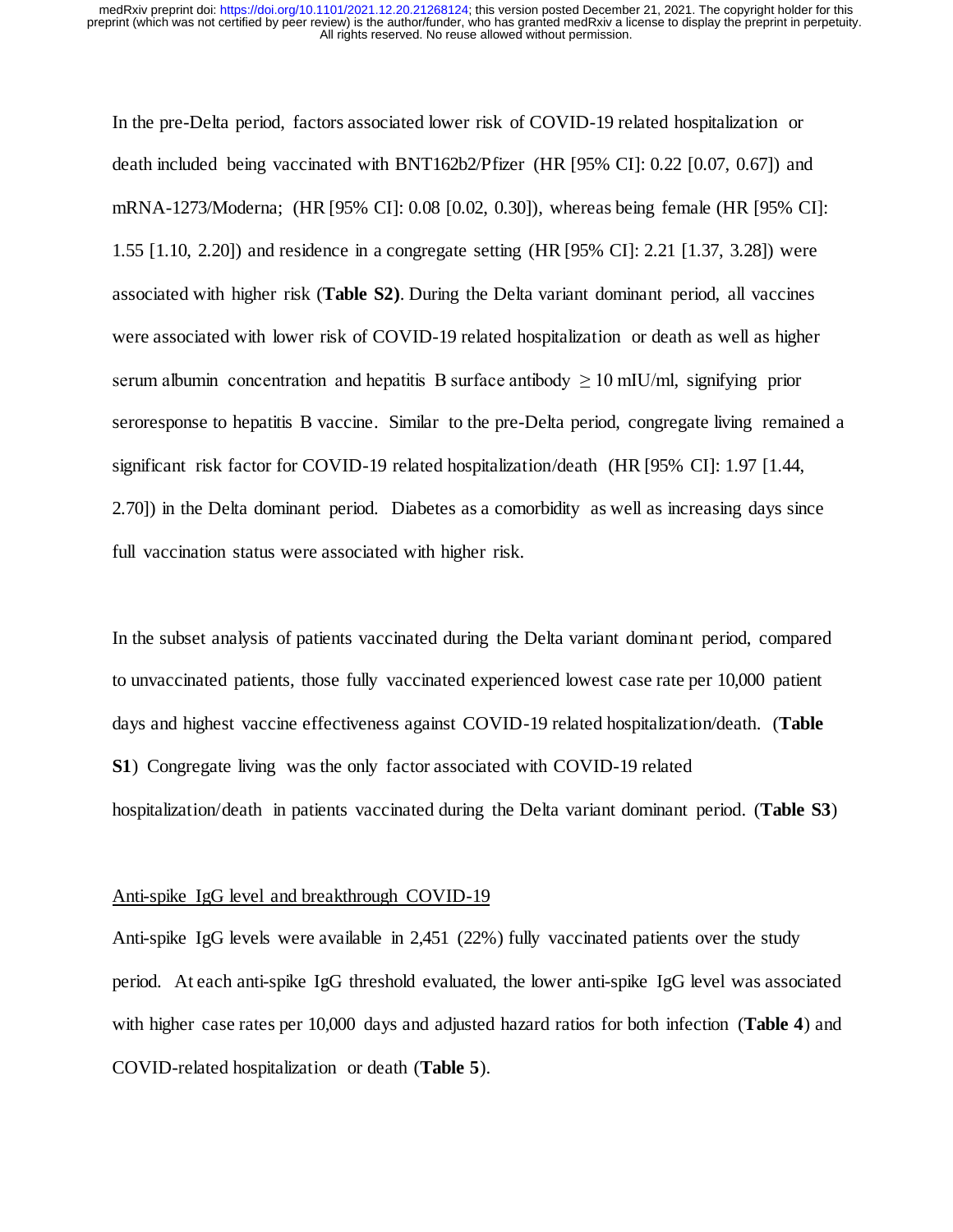There were 80 breakthrough infections (BNT162b2/Pfizer N=32, mRNA-1273/Moderna N=28, and Ad26.COV2.S/Janssen N=20) with the level most proximate to diagnosis measured a median (IQR) of 16 (8, 27) days prior to COVID-19 diagnosis. The frequency of COVID-19 cases requiring hospitalization across anti-spike IgG levels is shown in **Figure 1**. Half of breakthrough cases and the majority of COVID-related hospitalizations (20 of 29) occurred when the anti-spike IgG level was undetectable while an additional 4 hospitalizations and 12 total cases occurred at a level  $\lt 2$ , with the remaining hospitalizations occurring at antibody levels between 1 and 6. There were 8 patients with undetectable anti-spike IgG levels that experienced a COVID-19 related death following a hospitalization event (**Figure 1**).

#### **Discussion**

SARS-CoV-2 vaccines are highly effective in maintenance dialysis patients, with lower risk for COVID-19 cases and COVID-19 related hospitalization or death among those who are fully vaccinated. Breakthrough COVID-19 cases and COVID-19 related hospitalizations or death among dialysis patients increased when delta variant became dominant, even in those considered fully vaccinated. Although anti-spike IgG antibodies decline over time in vaccinated patients, $8$ vaccine effectiveness in preventing COVID-19 infection and hospitalization/death remains high when compared to unvaccinated patients. Overall, vaccine effectiveness during the Delta dominant period was 10–18% lower than that observed in the pre-Delta period for COVID-19 infection. For COVID-related hospitalization, vaccine effectiveness during presumed Delta variant cases remained high when compared to unvaccinated patients.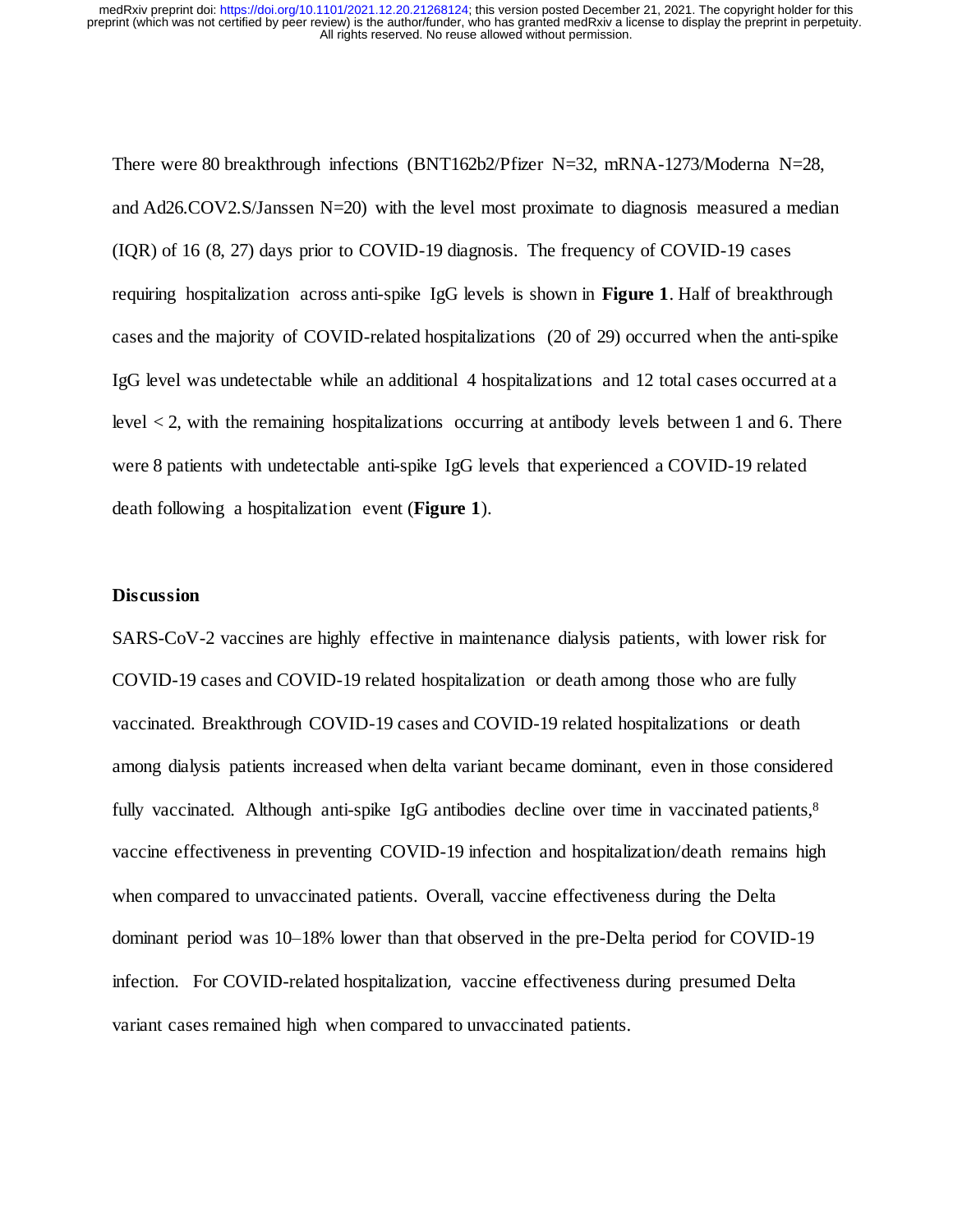Among vaccine types there were marked differences. Overall and during each time period evaluated, vaccine effectiveness for COVID-related hospitalization or death was highest with mRNA-1273/Moderna, then BNT162b2/Pfizer and finally Ad26.COV2.S/Janssen when compared to those unvaccinated. In our study population Ad26.COV2.S/Janssen vaccine was not only associated with lower antibody response,<sup>5, 8</sup> but likely was associated with higher breakthrough and COVID-19 related hospitalization rates than the mRNA vaccines, particularly when compared to the mRNA-1273/Moderna vaccine.

While the CDC did not specifically designate dialysis patients as immunocompromised persons who should receive routine administration of a third COVID-19 mRNA vaccine dose, they cited dialysis patients as a possible immunocompromised group where clinical opinion is important.<sup>16</sup> Similar to the general population, the CDC recommends that maintenance dialysis patients receive a booster dose six months or later after full vaccination with mRNA vaccine or a booster of the Ad26.COV2.S/Janssen vaccine two months after initial vaccination. In our results, 50% of breakthrough cases occurred within 4.5 months of full vaccination and 90% of cases occurred within six months post full vaccination status, consistent with a marked increase between 4.5 and 6 months. Consistent with this, increasing time (days) since full vaccination status was associated with increased risk for COVID-19 related hospitalization or death, especially during the Delta period where most patients were several months beyond attaining full vaccination status.

Recognizing that not all maintenance dialysis patients produce anti-spike IgG antibodies to the same degree and that antibodies decline over time, the timing of third dose or a booster should be not arbitrarily be based on time. Since anti-spike IgG antibody titers correlate with COVID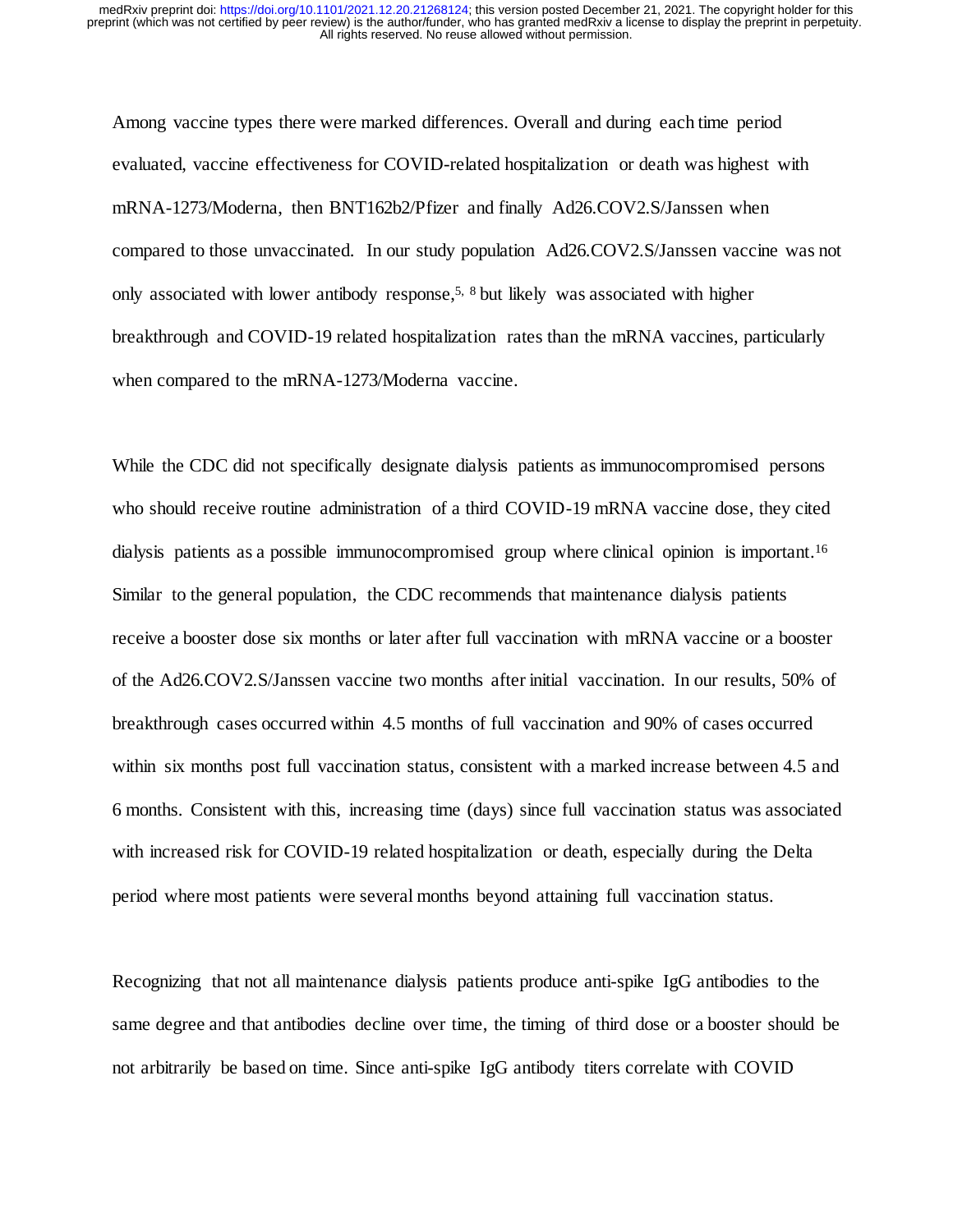neutralizing titers and clinical efficacy, $17$ ,  $18$  many clinicians associate detectable antibodies with clinical protection. Presently the CDC does not recommend using COVID-19 antibody testing to guide clinical decision-making.<sup>19</sup> However, adopting a test and treat approach with routine measurement of anti-spike IgG levels followed by additional doses of vaccine as needed to maintain adequate antibody levels is warranted. Relevantly, we observed high frequency of COVID-19 breakthrough cases and more frequent hospitalization among those with low antibody levels (<7). Recently Anand et al. reported that anti-spike IgG value < 10 were associated with higher odds for breakthrough infection.<sup>15</sup> In our results (**Tables 3 and 4**), 79% breakthrough infections occurred in patients having anti-spike IgG value < 10. Additionally, all COVID-related hospitalizations occurred at anti-spike IgG < 6 and COVID-related deaths when antibody levels were undetectable (**Figure 1**). This approach, where vaccine administration is predicated on antibody levels, has been well-demonstrated with hepatitis B vaccination among dialysis patients. 20

Study strengths include the national population of a mid-size dialysis provider in the US with real world clinical outcomes. However, there are limitations associated with this study. Due to the observational design, residual biases (e.g., misclassification of vaccine exposure in patients vaccinated outside the clinic, inability to identify all asymptomatic infections) and confounding may exist. Randomized clinical trials comparing individual COVID-19 vaccines head-to-head are not likely to be performed in this population. The electronic health records do not contain standardized documentation of COVID-19 symptoms and therefore we could not estimate vaccine effectiveness with regard to mitigating or tempering severity of symptoms. Although the model adjusted for likelihood to follow mask, social distancing and vaccine recommendations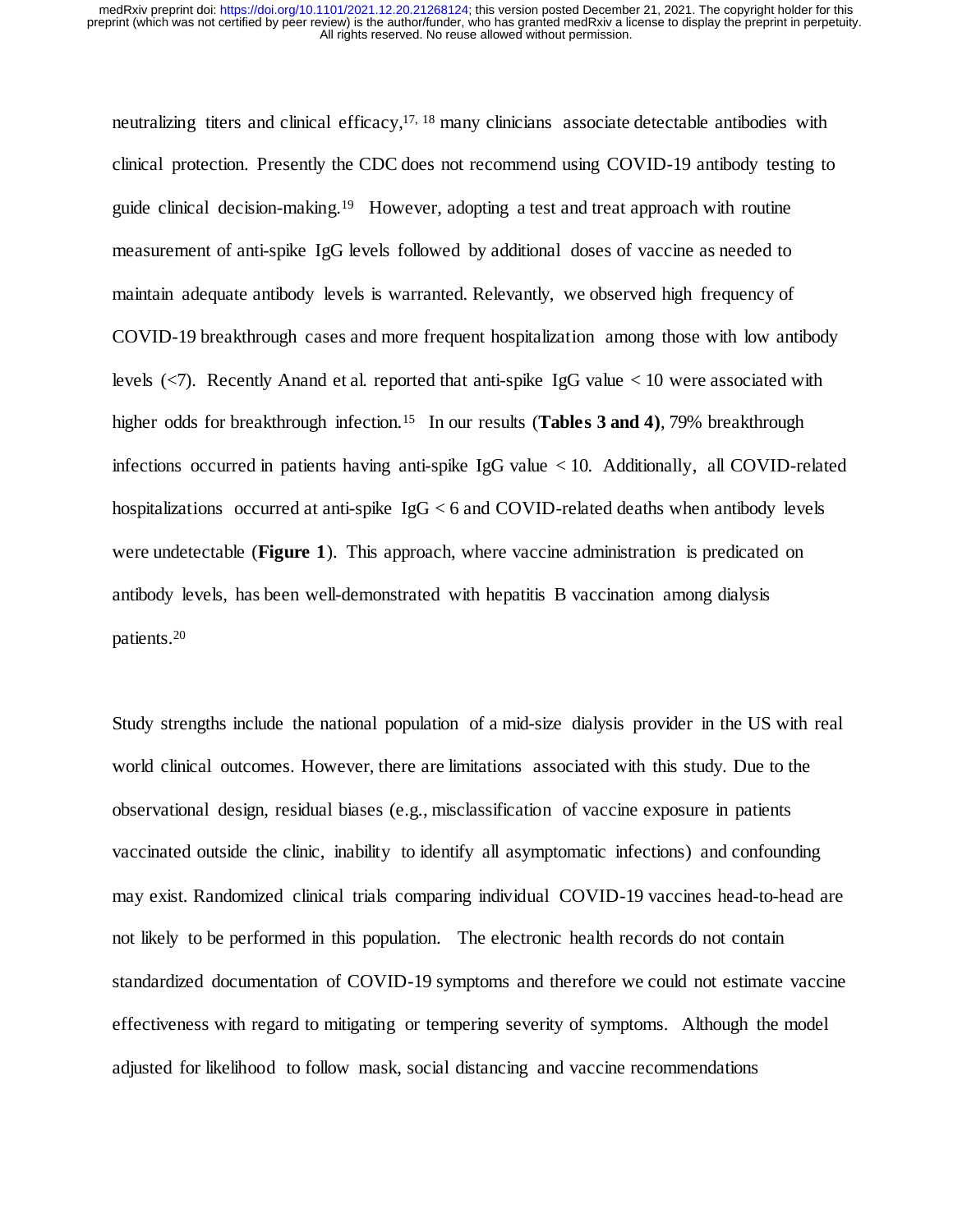throughout the US by adjusting for state and county level presidential election voting records, individual patient actual adherence to those recommendations is not known. Finally, we did not know the specific SARS-CoV-2 variant for each infection and attributed all infections to the Delta variant after June 26, 2021.

In conclusion, SARS-CoV-2 vaccines are effective in maintenance dialysis patients, reducing the risk of both COVID-19 cases and COVID-related hospitalization or death. COVID-19 cases increased during the Delta variant dominant period and current immunosuppression criteria are limited in identifying dialysis patients at highest breakthrough risk. Further research is needed to evaluate the potential utility of antibody titer monitoring to determine patients at highest risk for COVID-19 and to dictate the timing of additional vaccine administration.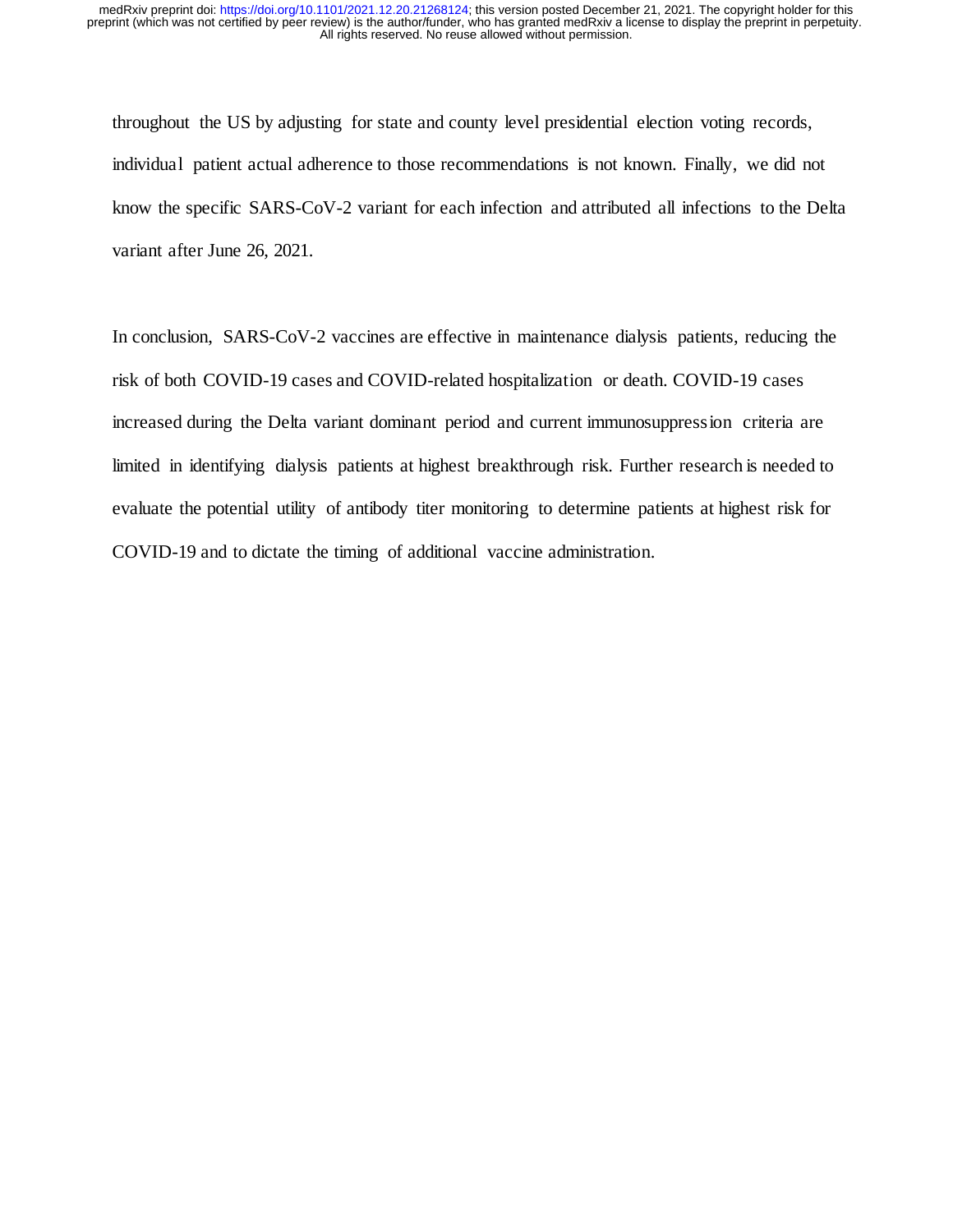# **Reference List**

- 1. Hsu CM, Weiner DE, Aweh G, Miskulin DC, Manley HJ, Stewart C, et al.: COVID-19 Among US Dialysis Patients: Risk Factors and Outcomes From a National Dialysis Provider. *Am J Kidney Dis* 77**:** 748-756.e741, 2021
- 2. Hsu CM, Weiner DE, Aweh G, Salenger P, Johnson DS, Lacson E: Epidemiology and Outcomes of COVID-19 in Home Dialysis Patients Compared with In-Center Dialysis Patients. *Journal of the American Society of Nephrology* 32**:** 1569-1573, 2021 10.1681/asn.2020111653
- 3. Centers for Disease Control and Prevention: Interim Clinical Considerations for Use of COVID-19 Vaccines Currently Approved or Authorized in the United States. Available at: [https://www.cdc.gov/vaccines/covid-19/clinical-considerations/covid-19-vaccines-us.html.](https://www.cdc.gov/vaccines/covid-19/clinical-considerations/covid-19-vaccines-us.html)  Accessed September 18, 2021
- 4. Grupper A, Sharon N, Finn T, Cohen R, Israel M, Agbaria A, et al.: Humoral Response to the Pfizer BNT162b2 Vaccine in Patients Undergoing Maintenance Hemodialysis. *Clin J Am Soc Nephrol* 16**:** 1037-1042, 2021 10.2215/cjn.03500321
- 5. Lacson E, Argyropoulos CP, Manley HJ, Aweh G, Chin AI, Salman LH, et al.: Immunogenicity of SARS-CoV-2 Vaccine in Dialysis. *medRxiv*, 2021 10.1101/2021.04.08.21254779
- 6. Centers for Disease Control and Prevention: COVID Data Tracker. Available at: [https://covid.cdc.gov/covid-data-tracker/#variant-proportions.](https://covid.cdc.gov/covid-data-tracker/#variant-proportions) Accessed September 7, 2021
- 7. Tartof SY, Slezak JM, Fischer H, Hong V, Ackerson BK, Ranasinghe ON, et al.: Effectiveness of mRNA BNT162b2 COVID-19 vaccine up to 6 months in a large integrated health system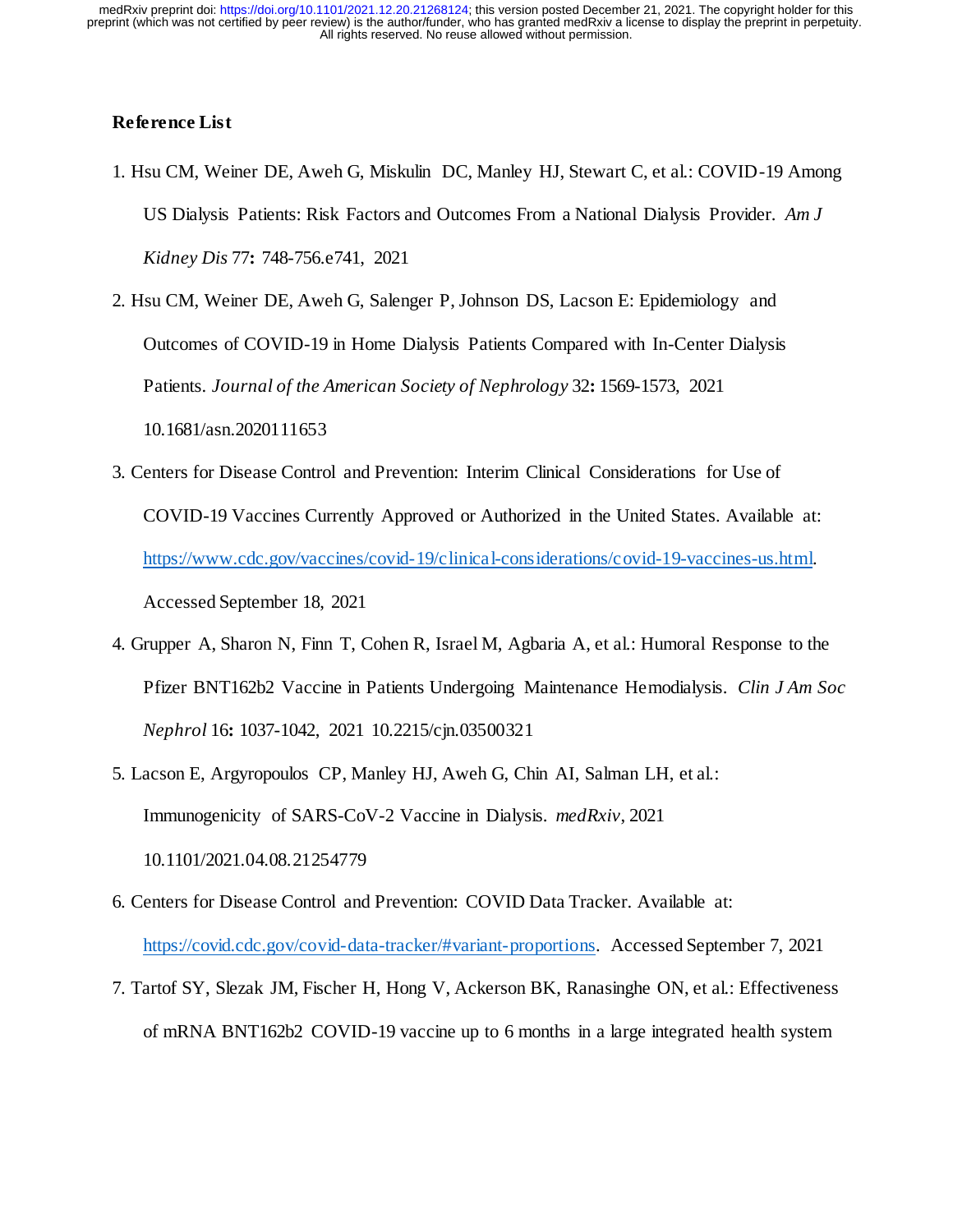in the USA: a retrospective cohort study. *Lancet* 398**:** 1407-1416, 2021 10.1016/s0140- 6736(21)02183-8

- 8. Hsu CM, Weiner DE, Aweh GN, Manley HJ, Ladik V, Frament J, et al.: Seroresponse to SARS-CoV-2 Vaccines Among Maintenance Dialysis Patients. *Am J Kidney Dis*, 2021 10.1053/j.ajkd.2021.10.002
- 9. Siemens Healthcare Diagnostics Inc.: COV2G, ADVIA Centaur XP and ADVIA Centaur CPT Systems. Available at[: https://www.fda.gov/media/140704/download.](https://www.fda.gov/media/140704/download) Accessed September 17, 2021
- 10. Centers for Disease Control and Prevention: Interim Guidelines for COVID-19 Antibody Testing. Available at[: https://www.cdc.gov/coronavirus/2019-ncov/lab/resources/antibody](https://www.cdc.gov/coronavirus/2019-ncov/lab/resources/antibody-tests-guidelines.html)[tests-guidelines.html](https://www.cdc.gov/coronavirus/2019-ncov/lab/resources/antibody-tests-guidelines.html) Accessed December 12, 2021
- 11. USAFacts: US COVID-19 cases and deaths by state. Available at: [https://usafacts.org/visualizations/coronavirus-covid-19-spread-map/.](https://usafacts.org/visualizations/coronavirus-covid-19-spread-map/) Accessed November 12, 2021
- 12. Centers for Disease Control and Prevention: COVID-19 Vaccinations in the United States, County. Available at: [https://data.cdc.gov/Vaccinations/COVID-19-Vaccinations-in-the-](https://data.cdc.gov/Vaccinations/COVID-19-Vaccinations-in-the-United-States-County/8xkx-amqh)[United-States-County/8xkx-amqh.](https://data.cdc.gov/Vaccinations/COVID-19-Vaccinations-in-the-United-States-County/8xkx-amqh) Accessed 11/12/2021
- 13. Harvard Dataverse: County Presidential Election Returns 2000-2020. Available at: [https://doi.org/10.7910/DVN/VOQCHQ.](https://doi.org/10.7910/DVN/VOQCHQ) Accessed November 12, 2021
- 14. Sheikh A, Robertson C, Taylor B: BNT162b2 and ChAdOx1 nCoV-19 Vaccine Effectiveness against Death from the Delta Variant. *N Engl J Med* 385**:** 2195-2197, 2021 10.1056/NEJMc2113864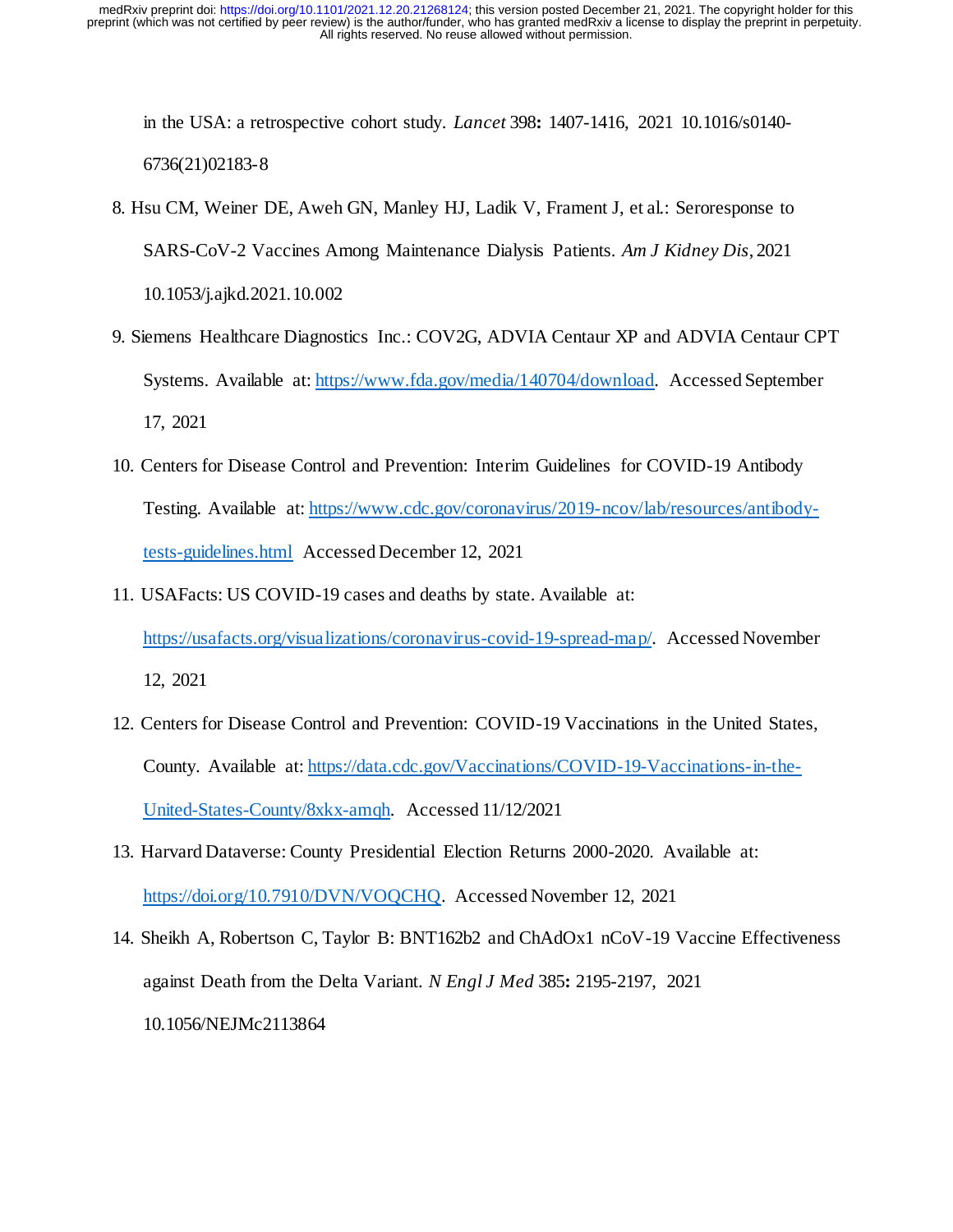- 15. Anand S, Montez-Rath ME, Han J, Garcia P, Cadden L, Hunsader P, et al.: SARS-CoV-2 Vaccine Antibody Response and Breakthrough Infection in Patients Receiving Dialysis. *Ann Intern Med*, 2021 10.7326/m21-4176
- 16. Centers for Disease Control and Prevention: COVID-19 Vaccines for Moderately to Severely Immunocompromised People. Available at: [https://www.cdc.gov/coronavirus/2019](https://www.cdc.gov/coronavirus/2019-ncov/vaccines/recommendations/immuno.html) [ncov/vaccines/recommendations/immuno.html.](https://www.cdc.gov/coronavirus/2019-ncov/vaccines/recommendations/immuno.html) Accessed September 7, 2021
- 17. Earle KA, Ambrosino DM, Fiore-Gartland A, Goldblatt D, Gilbert PB, Siber GR, et al.: Evidence for antibody as a protective correlate for COVID-19 vaccines. *Vaccine* 39**:** 4423- 4428, 2021 10.1016/j.vaccine.2021.05.063
- 18. Khoury DS, Cromer D, Reynaldi A, Schlub TE, Wheatley AK, Juno JA, et al.: Neutralizing antibody levels are highly predictive of immune protection from symptomatic SARS-CoV-2 infection. *Nat Med* 27**:** 1205-1211, 2021 10.1038/s41591-021-01377-8
- 19. Centers for Disease Control and Prevention: Summary Document for Interim Clinical Considerations for Use of COVID-19 Vaccines Currently Authorized in the United States. Available at: [https://www.cdc.gov/vaccines/covid-19/downloads/summary-interim-clinical](https://www.cdc.gov/vaccines/covid-19/downloads/summary-interim-clinical-considerations.pdf)[considerations.pdf.](https://www.cdc.gov/vaccines/covid-19/downloads/summary-interim-clinical-considerations.pdf) Accessed August 31, 2021
- 20. Freedman MS, Ault K, Bernstein H: Advisory Committee on Immunization Practices Recommended Immunization Schedule for Adults Aged 19 Years or Older — United States, 2021. *MMWR Morb Mortal Wkly Rep* 70**:** 193–196, 2021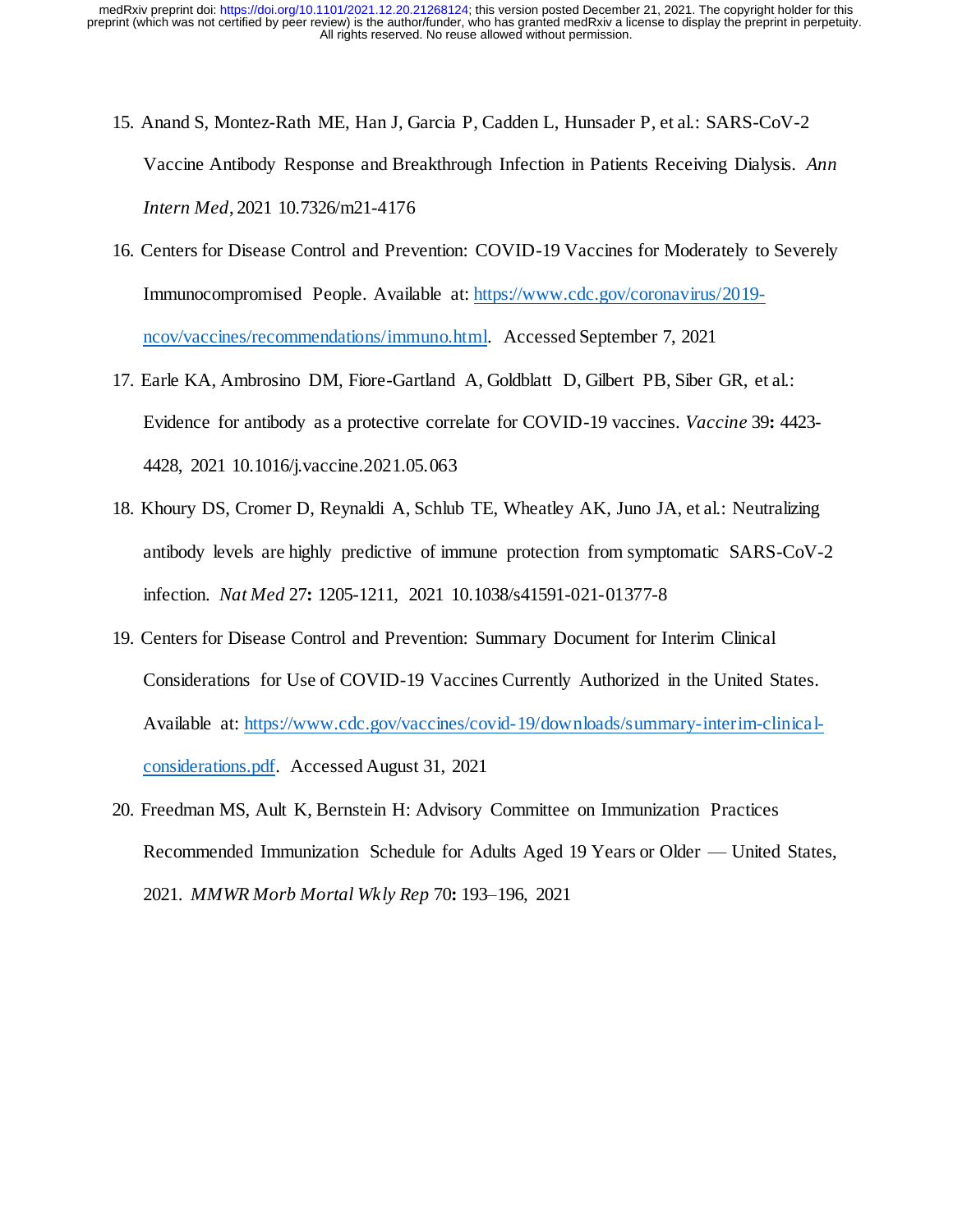| <b>Demographics</b>            | <b>All Patients</b><br>$(N=15,718)$ | <b>Fully</b><br><b>Vaccinated</b> | <b>Partially</b><br><b>Vaccinated</b> | Unvaccinated P-value<br>$(N=3,794)$ |          |
|--------------------------------|-------------------------------------|-----------------------------------|---------------------------------------|-------------------------------------|----------|
|                                |                                     | $(N=11, 191)$                     | $(N=733)$                             |                                     |          |
| Age years (mean $\pm$ SD)      | $63 \pm 15$                         | $65 \pm 14$                       | $61 \pm 15$                           | $58 \pm 16$                         | < 0.0001 |
| $Age \geq 65 \text{ years}$    | 7,572 (48)                          | 5,877 (52)                        | 309 (42)                              | 1,386 (37)                          | < 0.0001 |
| <b>Age – Decade</b>            |                                     |                                   |                                       |                                     | < 0.0001 |
| $<$ 55                         | 4,300(27)                           | 2,540(23)                         | 243 (33)                              | 1,517(40)                           |          |
| 55-64                          | 3,846 (24)                          | 2,774(25)                         | 181 (25)                              | 891 (23)                            |          |
| 65-74                          | 4,294(27)                           | 3,299(29)                         | 190 (26)                              | 805 (21)                            |          |
| $75+$                          | 3,278(21)                           | 2,578(23)                         | 119(16)                               | 581 (15)                            |          |
| Female                         | 6,653(42)                           | 4,578(41)                         | 329(45)                               | 1,746(46)                           | < 0.0001 |
| Race                           |                                     |                                   |                                       |                                     | < 0.0001 |
| White                          | 7,370 (47)                          | 5,325(48)                         | 331 (45)                              | 1,714(45)                           |          |
| <b>Black</b>                   | 5,605(36)                           | 3872 (35)                         | 280 (38)                              | 1,453(38)                           |          |
| Native American                | 357(2)                              | 286(3)                            | 14(2)                                 | 57(2)                               |          |
| Asian/Pacific Islander         | 491 (3)                             | 398 $(4)$                         | 18(2)                                 | 75(2)                               |          |
| Other/Unknown                  | 1,895(12)                           | 1,310(12)                         | 90(12)                                | 495 (13)                            |          |
| Hispanic                       | 918(6)                              | 675(6)                            | 37(55)                                | 206(5)                              | 0.25     |
| <b>Vintage months</b>          | $45 \pm 56$                         | $46 \pm 56$                       | $40 \pm 55$                           | $43 \pm 56$                         | 0.001    |
| $(\text{mean} \pm \text{SD})$  |                                     |                                   |                                       |                                     |          |
| Body Mass Index $(kg/m2)$      | $29 \pm 8$                          | $29 \pm 7$                        | $29 \pm 8$                            | $28 \pm 8$                          | 0.15     |
| $(\text{mean} \pm SD)$         |                                     |                                   |                                       |                                     |          |
| Congregate Living <sup>a</sup> | 2,005(13)                           | 1,398(12)                         | 134(18)                               | 473 (12)                            | < 0.0001 |
| <b>Home Dialysis</b>           | 2,075(13)                           | 1,526(14)                         | 75(10)                                | 474 (12)                            | 0.0107   |
| Peritoneal Dialysis            | 1,906(12)                           | 1397 (12)                         | 73 (10)                               | 436 (12)                            |          |

Table 1. Patient characteristics over entire study period (February 1-October 2, 2021)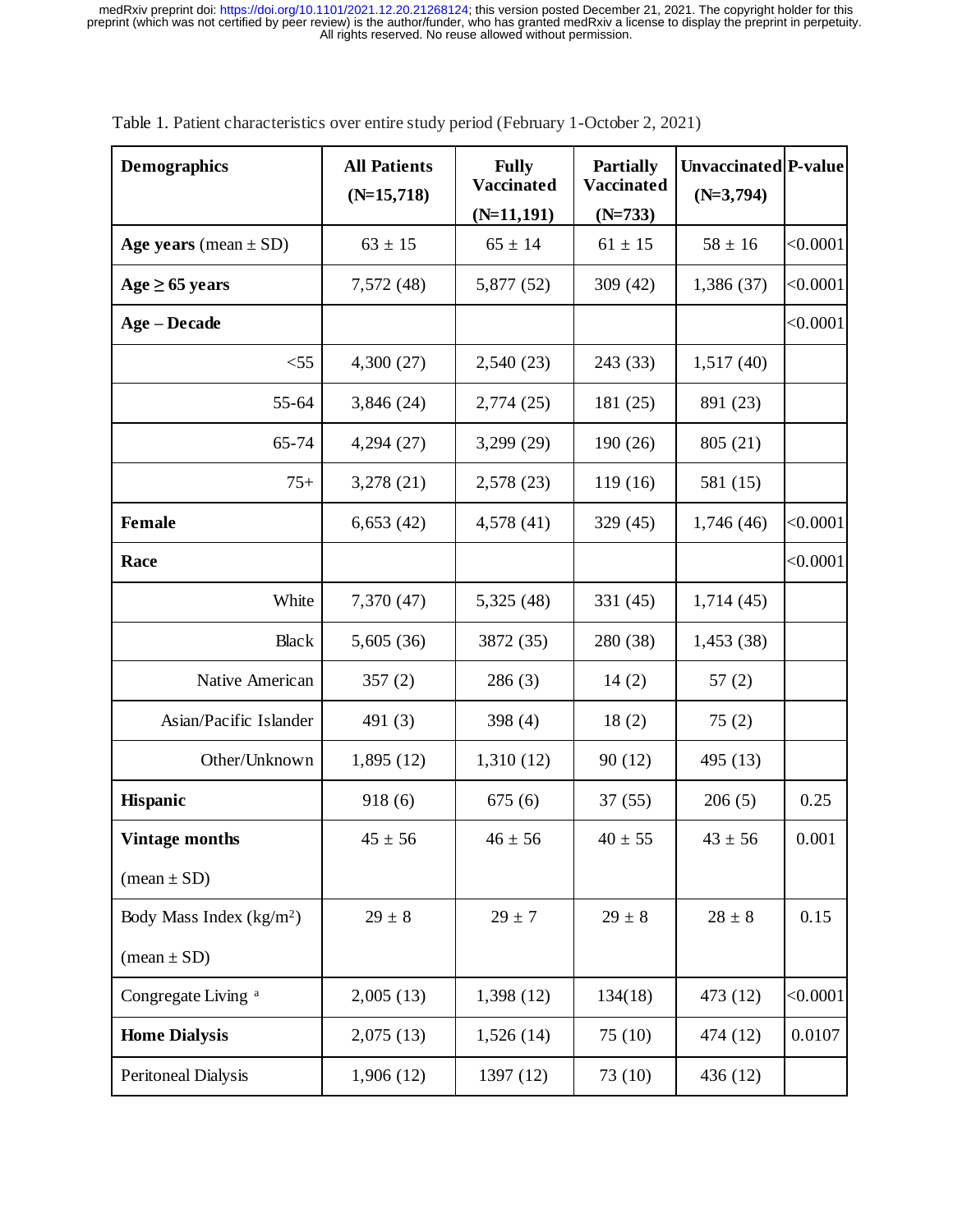| Home Hemodialysis                           | 169(1)        | 129(1)        | 2(0)          | 38(1)         |          |
|---------------------------------------------|---------------|---------------|---------------|---------------|----------|
| Adequate Dialysis Dose b                    | 11,318(72)    | 8,393 (75)    | 533 (73)      | 2,392(63)     | < 0.0001 |
| Serum Albumin (g/dl)                        | $3.8 \pm 0.5$ | $3.9 \pm 0.5$ | $3.8 \pm 0.5$ | $3.8 \pm 0.5$ | < 0.0001 |
| $(\text{mean} \pm SD)$                      |               |               |               |               |          |
| History Hepatitis B Positive<br>$\mathbf c$ | 6,797(43)     | 6,440(58)     | 261(36)       | 96(3)         | 0.007    |
| <b>Potential</b>                            | 3,098(20)     | 2,205(20)     | 147 (20)      | 746 (20)      | 0.97     |
| Immunosuppression                           |               |               |               |               |          |
| <b>Immune-modulating Meds</b>               | 2,389(15)     | 1,703(15)     | 117(16)       | 569 $(15)$    | 0.80     |
| Prior Transplant                            | 996(6)        | 744(7)        | 40(5)         | 212(6)        | 0.03     |
| Immunodeficiency<br>Disorder                | 1,783(11)     | 1,297(12)     | 81 (11)       | 405(11)       | 0.30     |
| Disability                                  | 725(5)        | 508(5)        | 48 $(7)$      | 169(4)        | 0.04     |
| Tobacco Use                                 | 2,528(16)     | 1,783(16)     | 132(18)       | 613 (16)      | 0.33     |
| Alcohol Abuse Disorder                      | 1,583(10)     | 1,151(10)     | 88 (12)       | 344(9)        | 0.02     |
| Drug Abuse Disorder                         | 797(5)        | 530 $(5)$     | 41(6)         | 226(6)        | 0.01     |
| Number of Comorbidities                     | $3.0 \pm 1.8$ | $3.0 \pm 1.8$ | $3.2 \pm 1.8$ | $2.7 \pm 1.8$ | < 0.0001 |
| $(\text{mean} \pm SD)$                      |               |               |               |               |          |
| Diabetes Mellitus                           | 9,181 (59)    | 6,704(60)     | 468 (64)      | 2,009(53)     | < 0.0001 |
| Hypertension                                | 12,867 (82)   | 9,293 (83)    | 609 (83)      | 2,965 (78)    | < 0.0001 |
| <b>Congestive Heart Failure</b>             | 3,480 (22)    | 2,440 (22)    | 190 (26)      | 850 (22)      | 0.03     |
| <b>COPD</b>                                 | 2,418(15)     | 1,751(16)     | 117(16)       | 550 (15)      | 0.22     |
| Stroke/Cerebrovascular<br>Disorder          | 1,464(9)      | 1,064(10)     | 79(11)        | 321(8)        | 0.06     |
| Peripheral Vascular<br>Disease              | 2,059(13)     | 1,515(14)     | 113(15)       | 431 (11)      | 0.001    |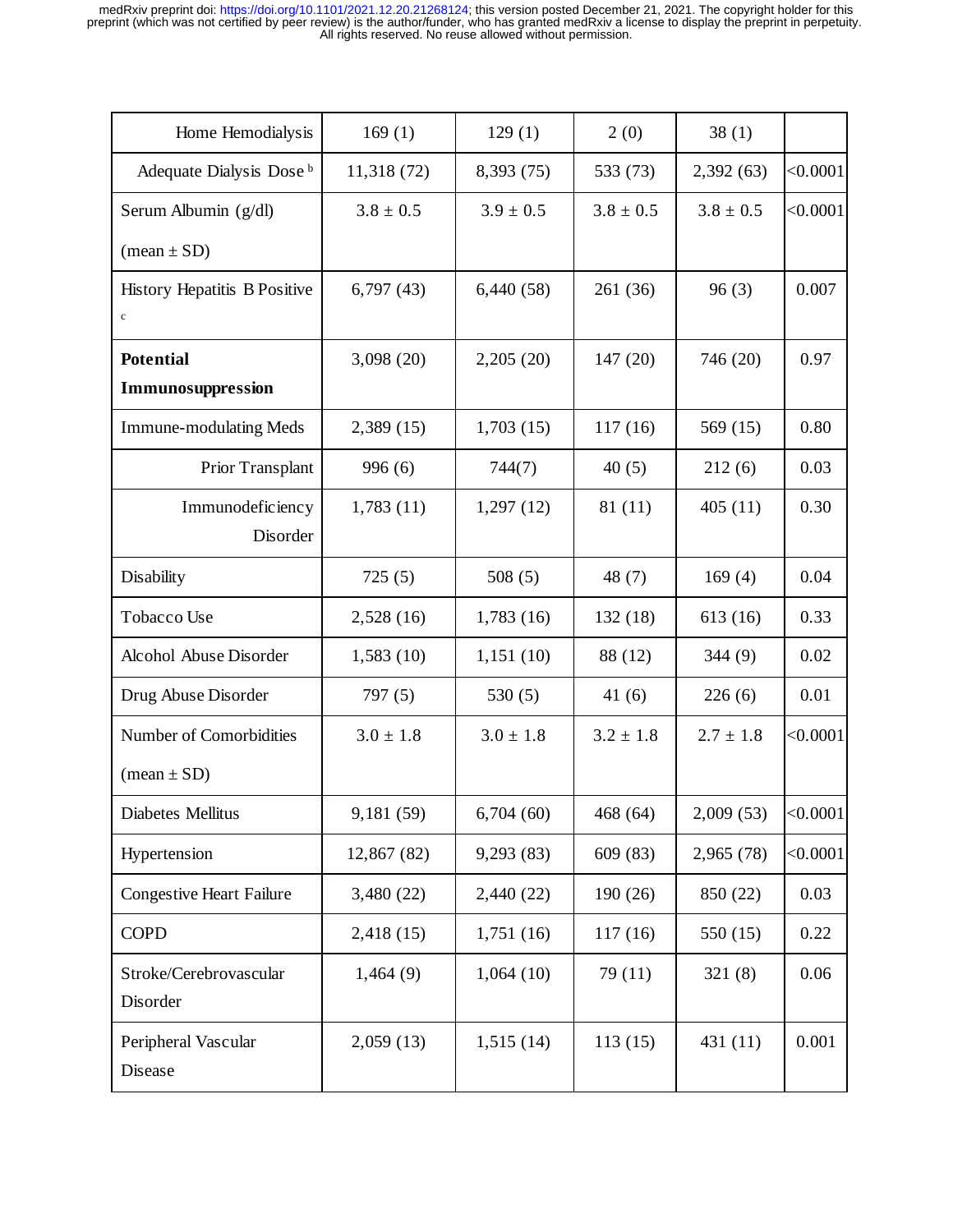| <b>Thyroid Disorder</b>  | 2,393(15) | 1,800(16) | 95(13)  | 498 (13) | < 0.0001 |
|--------------------------|-----------|-----------|---------|----------|----------|
| <b>History of Cancer</b> | 1,521(10) | 1,152(10) | 63(9)   | 306(8)   | 0.0002   |
| Percent Biden Voters     | 49 (25)   | 49 (26)   | 48 (28) | 47 (26)  | < 0.0001 |
| (median [IQR])           |           |           |         |          |          |

 $\alpha$  Residing in nursing home or long-term care facility

<sup>b</sup> Adequate dialysis defined by hemodialysis single pool Kt/V≥1.2 or peritoneal dialysis weekly Kt/V≥1.7

 $\text{c}$  Hepatitis B seroimmunity defined as hepatitis B surface antibody  $\geq 10 \text{ mU/mL}$ 

Results presented as count (N) and percent (%) unless otherwise specified. Patients are grouped based on their vaccination status at the end of follow-up. Unvaccinated includes patients who never received a vaccine or recipients of a single dose of a vaccine within 14 days of vaccine receipt; partially vaccinated includes patients who were ≥14 days after the first mRNA vaccine dose but <14 days after the 2nd mRNA vaccine dose; fully vaccinated patients includes all patients ≥14 days after the last vaccine dose. For the table, categories are mutually exclusive.

IQR = interquartile range; SD = standard deviation; COPD = Chronic Obstructive Pulmonary Disease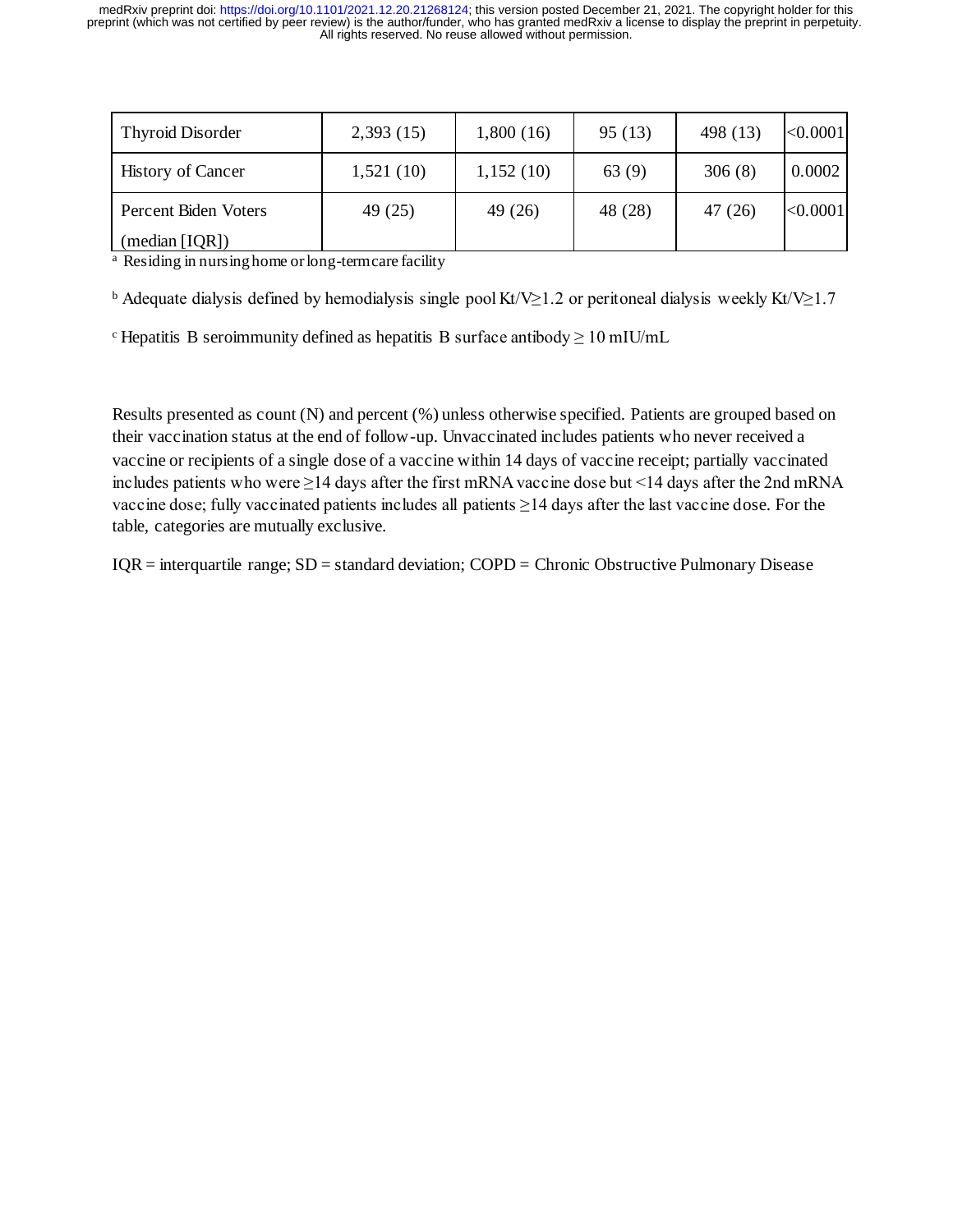|                                                      | Last                          | <b>Person</b>          | COVID-19         | Rate per         | <b>Adjusted Hazard</b> | <b>Vaccine</b>       |
|------------------------------------------------------|-------------------------------|------------------------|------------------|------------------|------------------------|----------------------|
|                                                      | <b>Vaccination</b><br>Status* | Days at<br><b>Risk</b> | diagnoses        | 10,000<br>days   | Ratio (95% CI)         | <b>Effectiveness</b> |
|                                                      |                               |                        |                  |                  |                        | $(95\% \text{ CI})$  |
| February $1 -$ October 2, 2021                       |                               |                        |                  |                  |                        |                      |
| Unvaccinated                                         | 3,794                         | 1,349,022              | $\overline{511}$ | $\overline{3.8}$ | Reference              | Reference            |
| <b>Partially Vaccinated</b>                          | 733                           | 345,742                | 94               | 2.7              | 0.87(0.69, 1.09)       | 13%                  |
| <b>Fully Vaccinated</b>                              | 11,191                        | 1,810,193              | 362              | 2.0              | 0.15(0.11, 0.20)       | 85%                  |
| BNT162b2/Pfizer                                      | 4,490                         | 718,411                | 171              | 2.4              | 0.17(0.12, 0.24)       | 83%                  |
| mRNA-1273/Moderna                                    | 6,156                         | 1,009,602              | 160              | 1.6              | 0.12(0.08, 0.16)       | 88%                  |
| Ad26.COV2.S/Janssen                                  | 545                           | 82,180                 | $\overline{31}$  | $\overline{3.8}$ | 0.27(0.17, 0.42)       | 73%                  |
|                                                      |                               |                        |                  |                  |                        |                      |
| February 1- June 26, 2021 – pre-Delta variant period |                               |                        |                  |                  |                        |                      |
| Unvaccinated                                         | 3,809                         | 926,858                | 291              | $\overline{3.1}$ | Reference              | Reference            |
| Partially Vaccinated                                 | 664                           | 278,500                | 65               | 2.3              | 0.88(0.66, 1.17)       | 12%                  |
| <b>Fully Vaccinated</b>                              | 9,908                         | $\overline{776,}645$   | $\overline{26}$  | $\overline{0.3}$ | 0.12(0.06, 0.24)       | 88%                  |
| BNT162b2/Pfizer                                      | 3,883                         | 305,677                | $\overline{11}$  | 0.4              | 0.13(0.05, 0.30)       | 87%                  |
| mRNA-1273/Moderna                                    | 5,556                         | 436,890                | 13               | 0.3              | 0.11(0.05, 0.24)       | 89%                  |
| Ad26.COV2.S/Janssen                                  | 469                           | 34,078                 | $\overline{2}$   | 0.6              | 0.20(0.05, 0.90)       | 80%                  |
|                                                      |                               |                        |                  |                  |                        |                      |

Table 2. COVID-19 infection rates per 10,000 patient days and vaccine effectiveness between February 1 and October 2, 2021.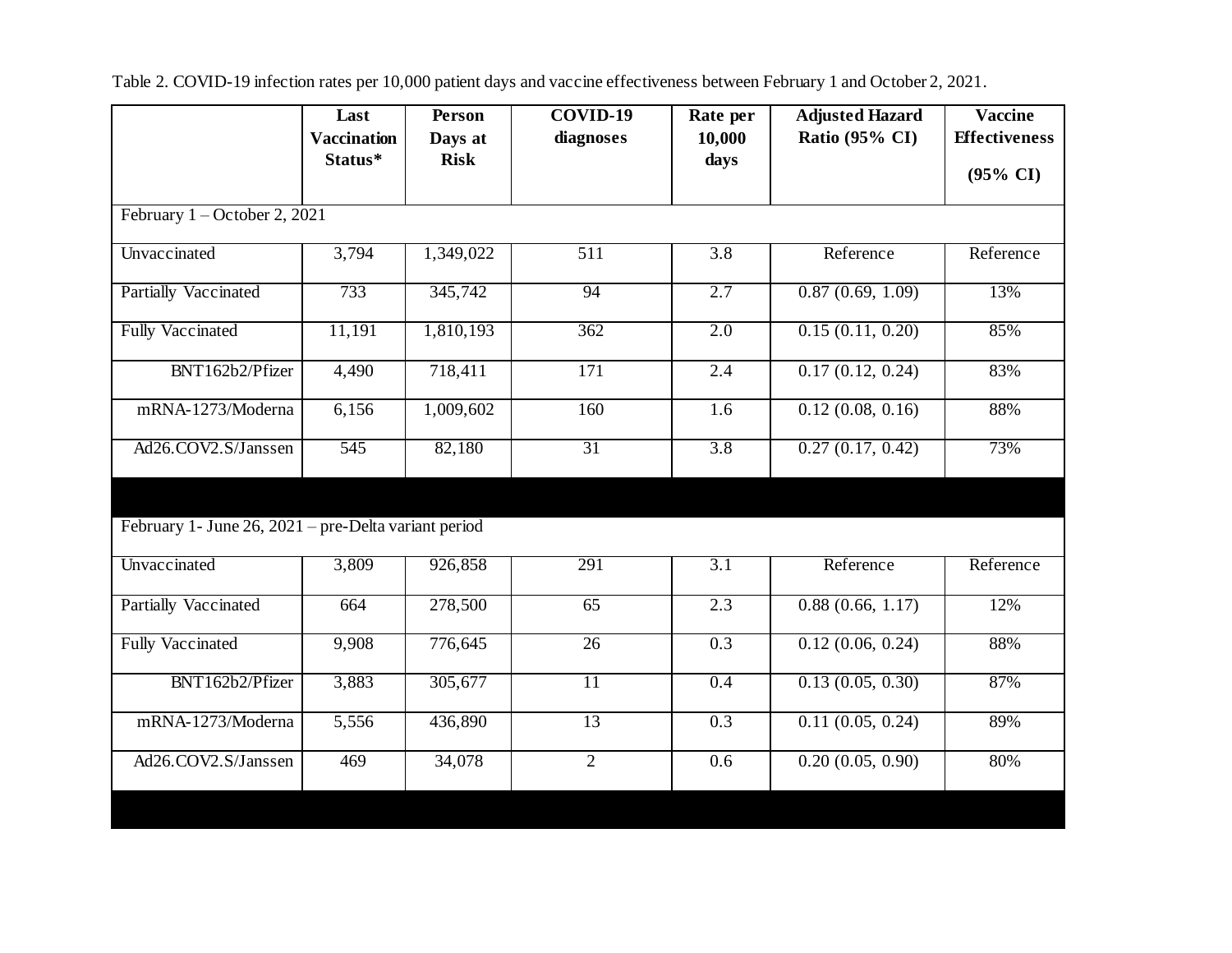June 27 - October 2, 2021 – Delta variant period

| Unvaccinated            | 2,599  | 269,780 | 216 | 8.0 | Reference        | Reference |
|-------------------------|--------|---------|-----|-----|------------------|-----------|
|                         |        |         |     |     |                  |           |
| Vaccinated<br>Partially | 507    | 53,889  | 28  | 5.2 | 0.51(0.34, 0.77) | 49%       |
|                         |        |         |     |     |                  |           |
| <b>Fully Vaccinated</b> | 10,592 | 959,167 | 335 | 3.5 | 0.22(0.16, 0.30) | 78%       |
|                         |        |         |     |     |                  |           |
| BNT162b2/Pfizer         | 4,211  | 379,184 | 159 | 4.2 | 0.26(0.19, 0.36) | 74%       |
|                         |        |         |     |     |                  |           |
| mRNA-1273/Moderna       | 5,854  | 535,121 | 147 | 2.7 | 0.17(0.12, 0.24) | 83%       |
|                         |        |         |     |     |                  |           |
| Ad26.COV2.S/Janssen     | 507    | 44,862  | 29  | 6.5 | 0.38(0.24, 0.60) | 62%       |
|                         |        |         |     |     |                  |           |

 $CI =$  confidence interval;  $* =$  Although patients can contribute time to any vaccination status, the N in the first column refers to patients' status at the end of follow-up. Unvaccinated includes patients who never received a vaccine or recipients of a single dose of a vaccine with in 14 days of vaccine receipt; partially vaccinated includes patients who were ≥14 days after the first mRNA vaccine dose but <14 days after the 2nd mRNA vaccine dose ; fully vaccinated patients includes all patients ≥14 days after the last vaccine dose.

Adjusted for age, days since full vaccination status, female, number of comorbidities, race (white = reference), congregate living (e.g., nursing home, long-term care facility), hemodialysis single pool Kt/V≥1.2 or peritoneal dialysis weekly Kt/V≥1.7, albumin, Hepatitis B seroimmunity defined as hepatitis B surface antibody ≥ 10 mIU/mL, disability, diabetes, hypertension, peripheral vascular disease, thyroid disease, cancer, county rates for Biden voters and daily rate of COVID infection.

Table 3. COVID-related hospitalization/death rates per 10,000 patient days and vaccine effectiveness between February 1 and October 2, 2021.

|                                | Last<br><b>Vaccination</b><br>Status* | Person<br>Days at<br><b>Risk</b> | <b>Events within 30</b><br>days COVID-19<br>diagnosis | Rate per<br>10,000<br>days | <b>Adjusted Hazard</b><br>Ratio $(95\% \text{ CI})$ | <b>Vaccine</b><br><b>Effectiveness</b><br>$(95\% \text{ CI})$ |
|--------------------------------|---------------------------------------|----------------------------------|-------------------------------------------------------|----------------------------|-----------------------------------------------------|---------------------------------------------------------------|
| February $1 -$ October 2, 2021 |                                       |                                  |                                                       |                            |                                                     |                                                               |
| Unvaccinated                   | 3,794                                 | 1,396,927                        | 188                                                   | 1.35                       | Reference                                           | Reference                                                     |
| Partially Vaccinated           | 733                                   | 353,641                          | 41                                                    | 1.16                       | 1.09(0.77, 1.54)                                    | $-9\%$ †                                                      |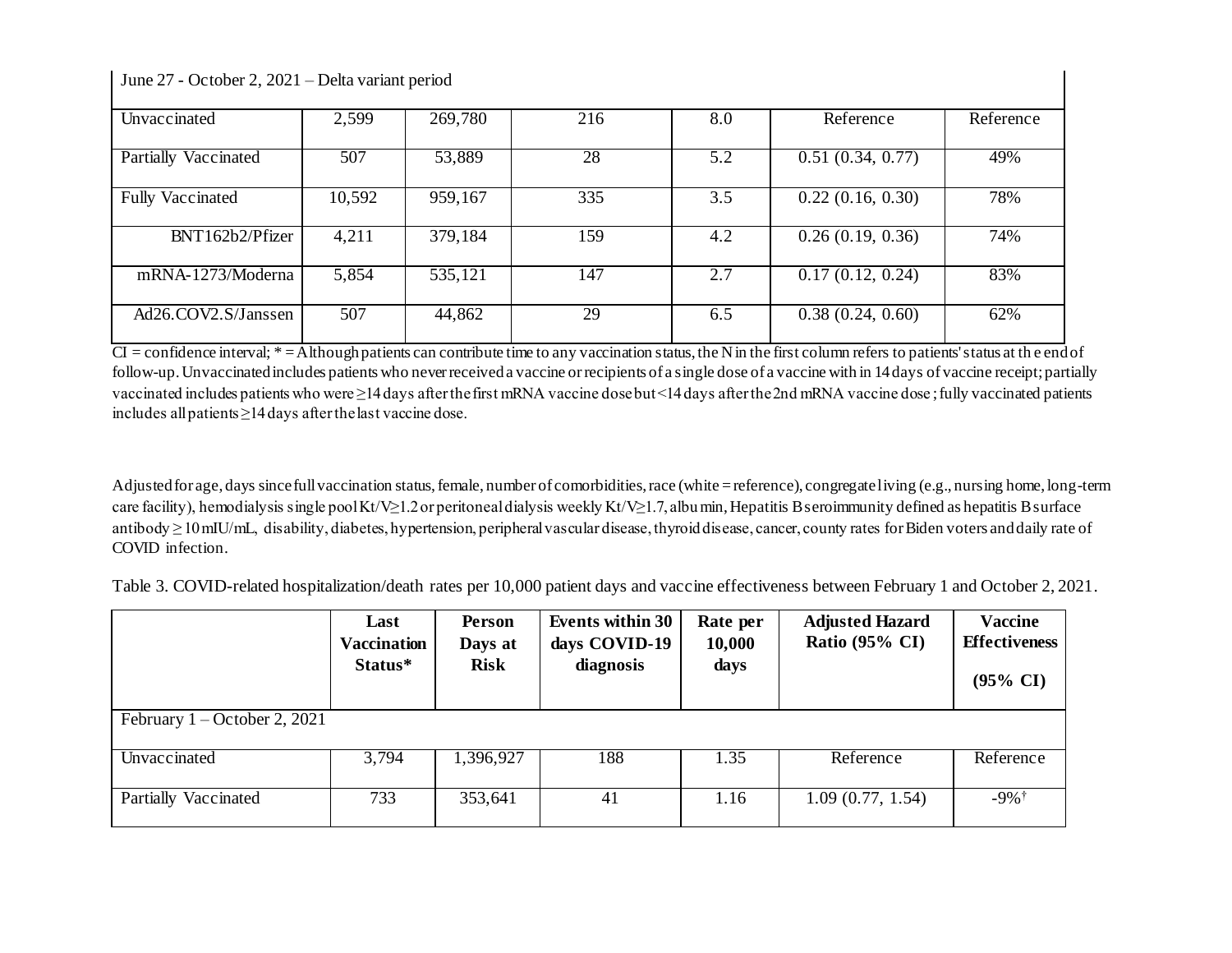| Fully Vaccinated                                     | 11,191 | 1,819,659           | 132              | 0.73 | 0.19(0.12, 0.30) | 81%       |
|------------------------------------------------------|--------|---------------------|------------------|------|------------------|-----------|
| BNT162b2/Pfizer                                      | 4,490  | 722,599             | $\overline{70}$  | 0.97 | 0.25(0.16, 0.40) | 75%       |
| mRNA-1273/Moderna                                    | 6,156  | 1,014,171           | 51               | 0.50 | 0.14(0.08, 0.22) | 83%       |
| Ad26.COV2.S/Janssen                                  | 545    | 82,889              | $\overline{11}$  | 1.33 | 0.34(0.17, 0.68) | 66%       |
|                                                      |        |                     |                  |      |                  |           |
| February 1- June 26, 2021 – pre-Delta variant period |        |                     |                  |      |                  |           |
| Unvaccinated                                         | 3,809  | 949,295             | $\overline{90}$  | 0.95 | Reference        | Reference |
| <b>Partially Vaccinated</b>                          | 664    | 282,118             | 28               | 0.99 | 1.21(0.77, 1.89) | $-21%$    |
| <b>Fully Vaccinated</b>                              | 9,908  | 777,234             | 14               | 0.18 | 0.16(0.06, 0.42) | 84%       |
| BNT162b2/Pfizer                                      | 3,883  | 305,822             | $\sqrt{8}$       | 0.26 | 0.23(0.08, 0.68) | 77%       |
| mRNA-1273/Moderna                                    | 5,556  | 437,334             | $\overline{4}$   | 0.09 | 0.08(0.02, 0.29) | 92%       |
| Ad26.COV2.S/Janssen                                  | 469    | $\overline{34,078}$ | $\overline{2}$   | 0.59 | 0.54(0.11, 2.52) | 46%       |
|                                                      |        |                     |                  |      |                  |           |
| June 27 - October 2, 2021 – Delta variant period     |        |                     |                  |      |                  |           |
| Unvaccinated                                         | 2,599  | 274,965             | 98               | 3.56 | Reference        | Reference |
| <b>Partially Vaccinated</b>                          | 507    | 45,608              | 13               | 2.85 | 0.80(0.44, 1.43) | 20%       |
| Fully Vaccinated                                     | 10,592 | 975,676             | $\overline{121}$ | 1.24 | 0.13(0.08, 0.23) | 87%       |
| BNT162b2/Pfizer                                      | 4,211  | 386,000             | $\overline{64}$  | 1.66 | 0.17(0.10, 0.31) | 83%       |
| mRNA-1273/Moderna                                    | 5,854  | 543,216             | 48               | 0.88 | 0.09(0.05, 0.17) | 91%       |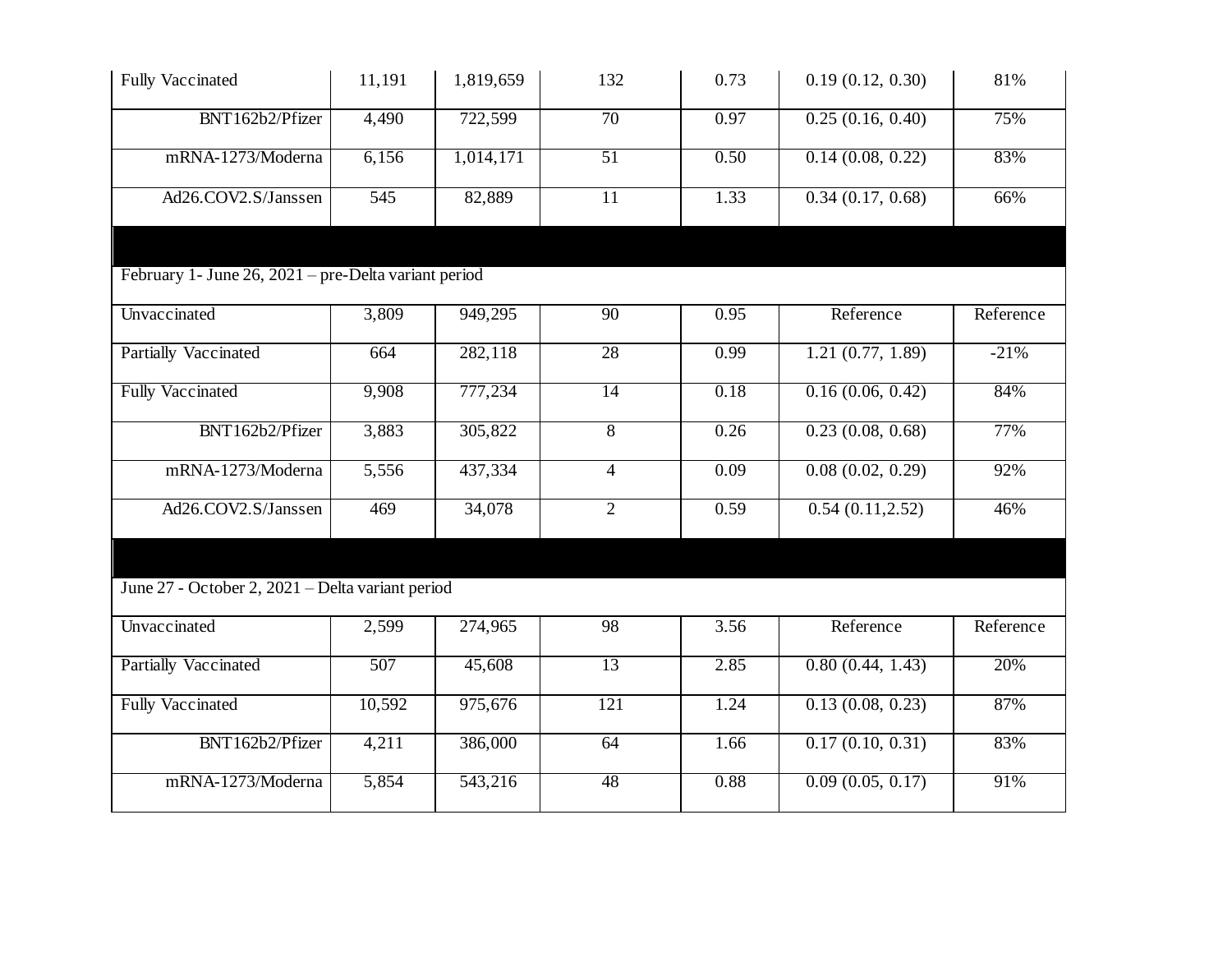| Ad26.COV2.S/Janssen | 507 | 46,460 | . 94 | 0.19(0.08, 0.43) | 81% |  |
|---------------------|-----|--------|------|------------------|-----|--|
|                     |     |        |      |                  |     |  |

 $CI =$  confidence interval;  $* =$  Although patients can contribute time to any vaccination status, the N in the first column refers to patients' status at the end of follow-up. Unvaccinated includes patients who never received a vaccine or recipients of a single dose of a vaccine within 14 days of vaccine receipt; partially vaccinated includes patients who were ≥14 days after the first mRNA vaccine dose but <14 days after the 2nd mRNA vaccine dose ; fully vaccinated patients includes all patients ≥14 days after the last vaccine dose.; †= patient hospitalized for COVID-19 prior to receipt of second mRNA vaccine.

Adjusted for age, days since full vaccination status, female, number of comorbidities, race (white = reference), congregate living (e.g., nursing home, long-term care facility), hemodialysis single pool Kt/V≥1.2 or peritoneal dialysis weekly Kt/V≥1.7, albumin, Hepatitis B seroimmunity defined as hepatitis B surface antibody ≥ 10 mIU/mL, disability, diabetes, hypertension, peripheral vascular disease, thyroid disease, cancer, county rates for Biden voters and daily rate of COVID infection.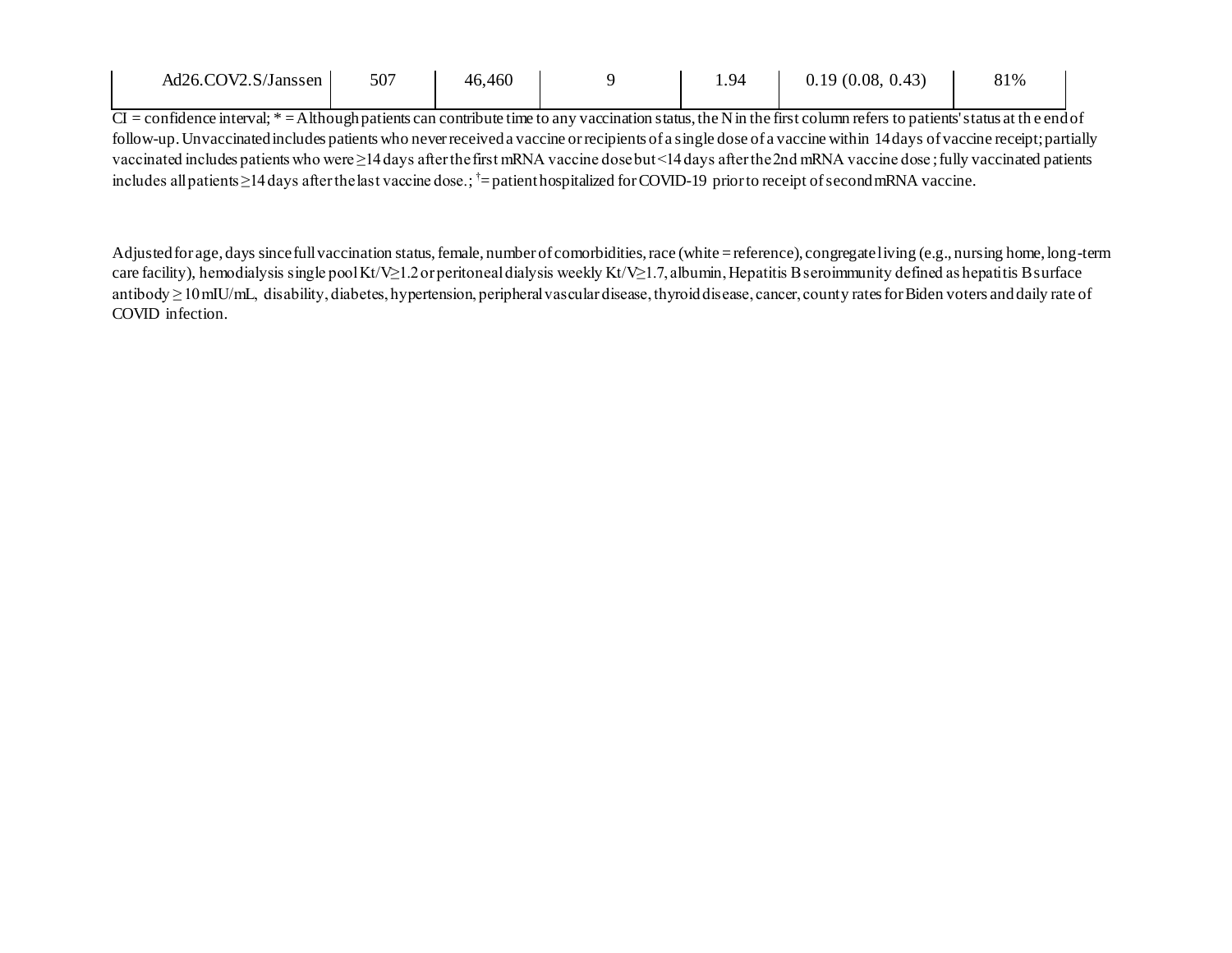| Table 4. Association of peri-infection anti-spike IgG values with risk for COVID diagnosis. |  |  |
|---------------------------------------------------------------------------------------------|--|--|
|                                                                                             |  |  |

| Anti-spike IgG | <b>Person Days</b> | COVID-19        | Rate per    | <b>Adjusted</b>                            |
|----------------|--------------------|-----------------|-------------|--------------------------------------------|
| threshold      | at Risk            | diagnoses       | 10,000 days | <b>Hazard Ratio</b><br>$(95\% \text{ CI})$ |
| $\leq$ 1       | 98,620             | 40              | 4.06        | 3.30(2.10, 5.19)                           |
| $\geq$ 1       | 314,859            | 40              | 1.27        | Reference                                  |
| Total          | 413,479            | $\overline{80}$ | 1.93        |                                            |
|                |                    |                 |             |                                            |
| $<$ 2          | 123,962            | 52              | 4.19        | 4.66 (2.90, 7.49)                          |
| $\geq$ 2       | 289,517            | 28              | 0.97        | Reference                                  |
| Total          | 413,479            | 80              | 1.93        |                                            |
|                |                    |                 |             |                                            |
| $\overline{z}$ | 179,341            | 61              | 3.40        | 4.53(2.68, 7.67)                           |
| $\geq$ 7       | 234,138            | $\overline{19}$ | 0.81        | Reference                                  |
| Total          | 413,479            | 80              | 1.93        |                                            |
|                |                    |                 |             |                                            |
| <10            | 194,847            | 63              | 3.23        | 4.54 (2.63,7.84)                           |
| $\geq 10$      | 218,632            | 17              | 0.78        | Reference                                  |
| Total          | 413,479            | $\overline{80}$ | 1.93        |                                            |

Adjusted for age, days since full vaccination status, female, number of comorbidities, race (white = reference), congregate living (e.g., nursing home, long-term care facility), hemodialysis single pool Kt/V≥1.2 or peritoneal dialysis weekly Kt/V≥1.7, albumin, Hepatitis B seroimmunity defined as hepatitis B surface antibody ≥ 10 mIU/mL, disability, diabetes, hypertension, peripheral vascular disease, thyroid disease, cancer, county rates for Biden voters and daily rate of COVID infection.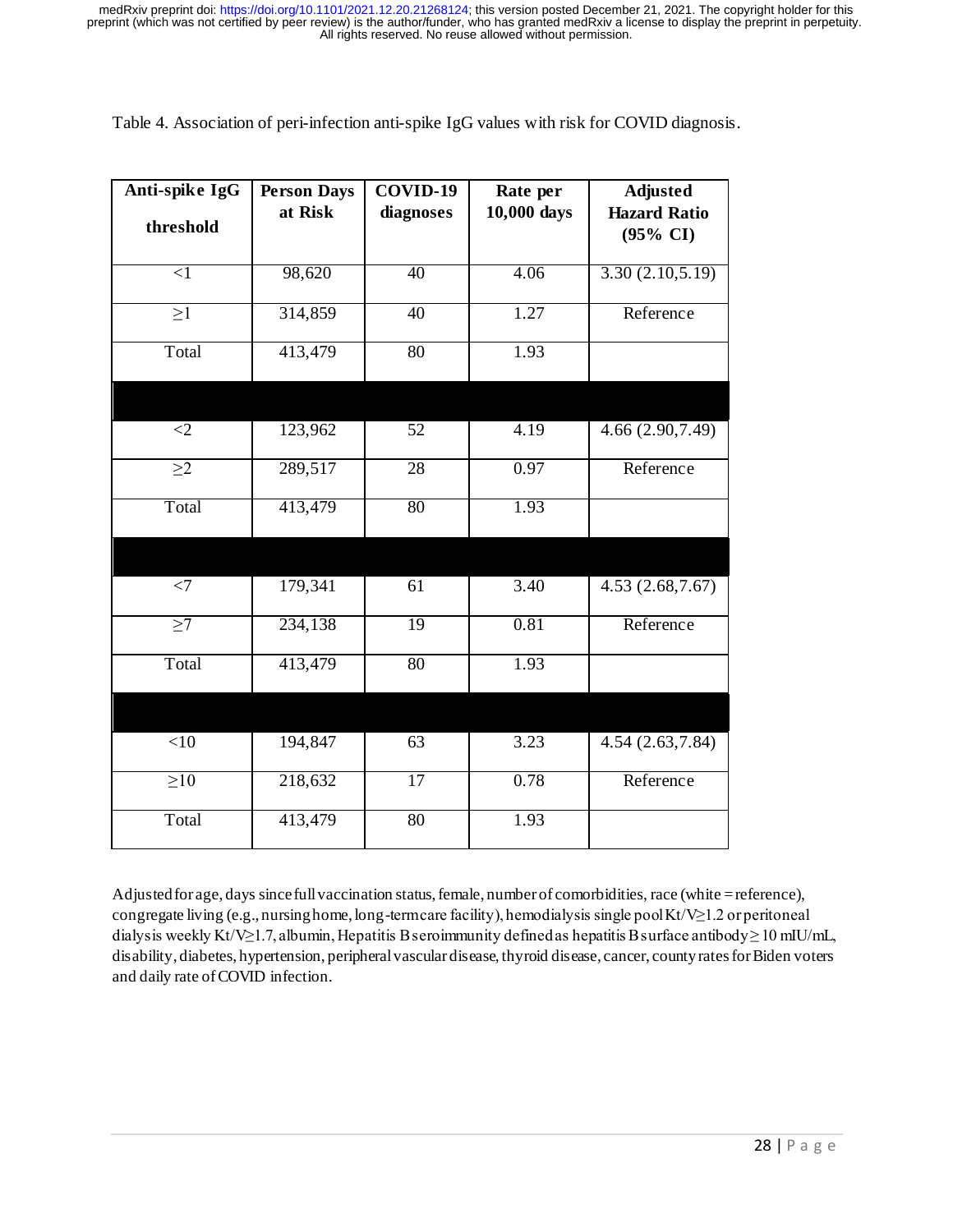Table 5. Association of peri-infection anti-spike IgG values with risk for COVID-related hospitalization or death.

| Anti-spike IgG<br>threshold | <b>Person Days</b><br>at Risk | <b>Events within 30</b><br>days COVID-19 | Rate per<br>10,000 days | <b>Adjusted</b><br><b>Hazard Ratio</b> |
|-----------------------------|-------------------------------|------------------------------------------|-------------------------|----------------------------------------|
|                             |                               | diagnosis                                |                         | $(95\% \text{ CI})$                    |
| $\leq$ 1                    | 99,286                        | 21                                       | 2.12                    | 6.32(2.84, 14.06)                      |
| $\geq$ 1                    | 315,910                       | $\overline{9}$                           | 0.28                    | Reference                              |
| Total                       | 415,196                       | 30                                       | 0.72                    |                                        |
|                             |                               |                                          |                         |                                        |
| $<$ 2                       | 124,909                       | 25                                       | 2.00                    | 9.83(3.71, 26.08)                      |
| $\geq$ 2                    | 290,287                       | $\overline{5}$                           | 0.17                    | Reference                              |
| Total                       | 415,196                       | 30                                       | 0.72                    |                                        |
|                             |                               |                                          |                         |                                        |
| $<$ 7                       | 180,425                       | 30                                       | 1.66                    | N/A                                    |
| $\geq$ 7                    | 234,771                       | $\overline{0}$                           | 0.00                    | Reference                              |
| Total                       | 415,196                       | 30                                       | 0.72                    |                                        |
|                             |                               |                                          |                         |                                        |
| $\overline{<}10$            | 196,027                       | $\overline{30}$                          | 1.53                    | N/A                                    |
| $\geq 10$                   | 219,169                       | $\overline{0}$                           | 0.00                    | Reference                              |
| Total                       | 415,196                       | $\overline{30}$                          | 0.72                    |                                        |

Adjusted for age, days since full vaccination status, female, number of comorbidities, race (white = reference), congregate living (e.g., nursing home, long-term care facility), hemodialysis single pool Kt/V $\geq$ 1.2 or peritoneal dialysis weekly Kt/V≥1.7, albumin, Hepatitis B seroimmunity defined as hepatitis B surface antibody ≥ 10 mIU/mL, disability, diabetes, hypertension, peripheral vascular disease, thyroid disease, cancer, county rates for Biden voters and daily rate of COVID infection.